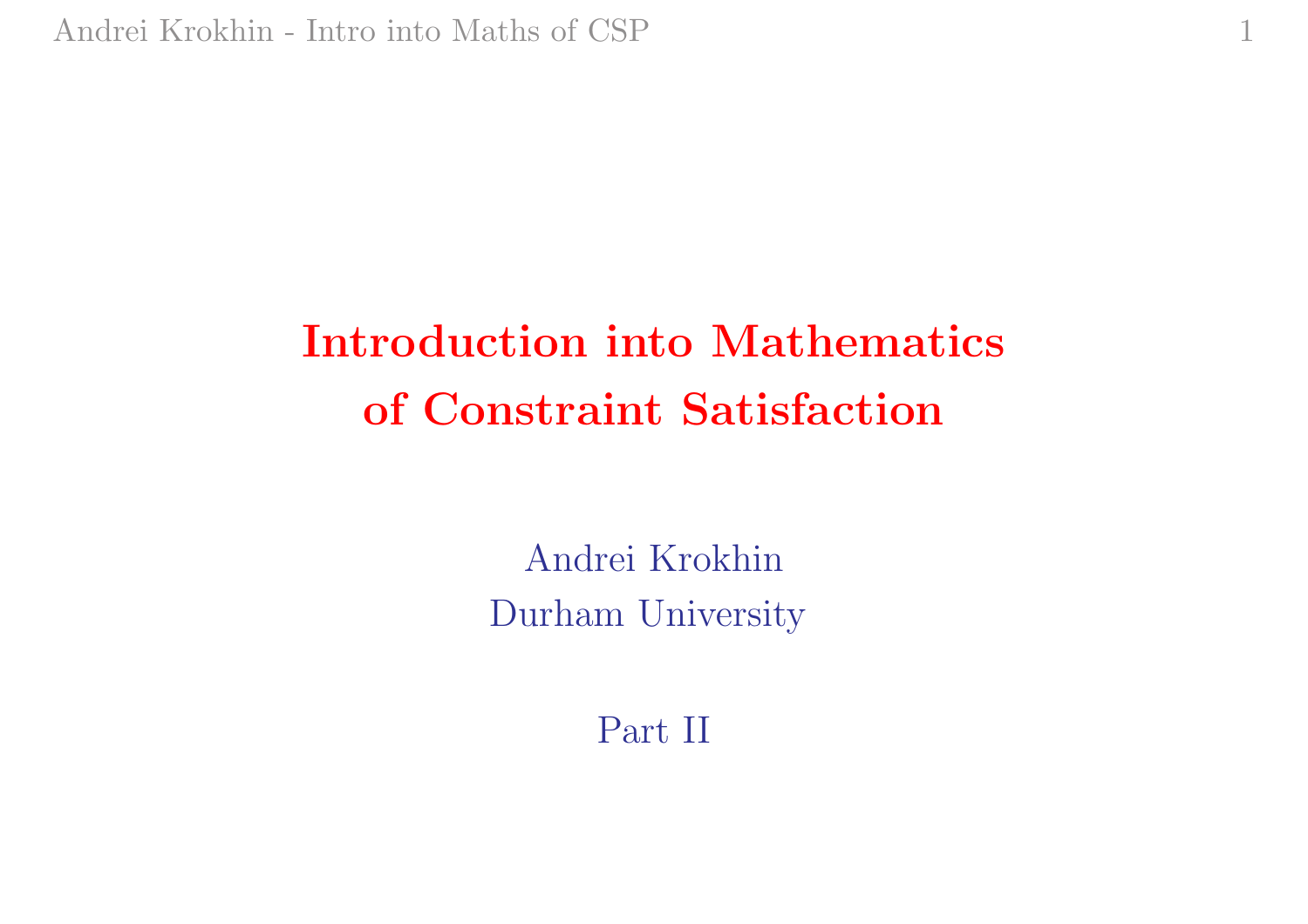## Outline of the Course

- 1. The CSP and its forms
	- Examples of CSPs
- 2. Complexity issues and computational questions
	- What questions do we ask about CSPs?
- 3. Mathematical techniques
	- What maths do we use to analyse those questions?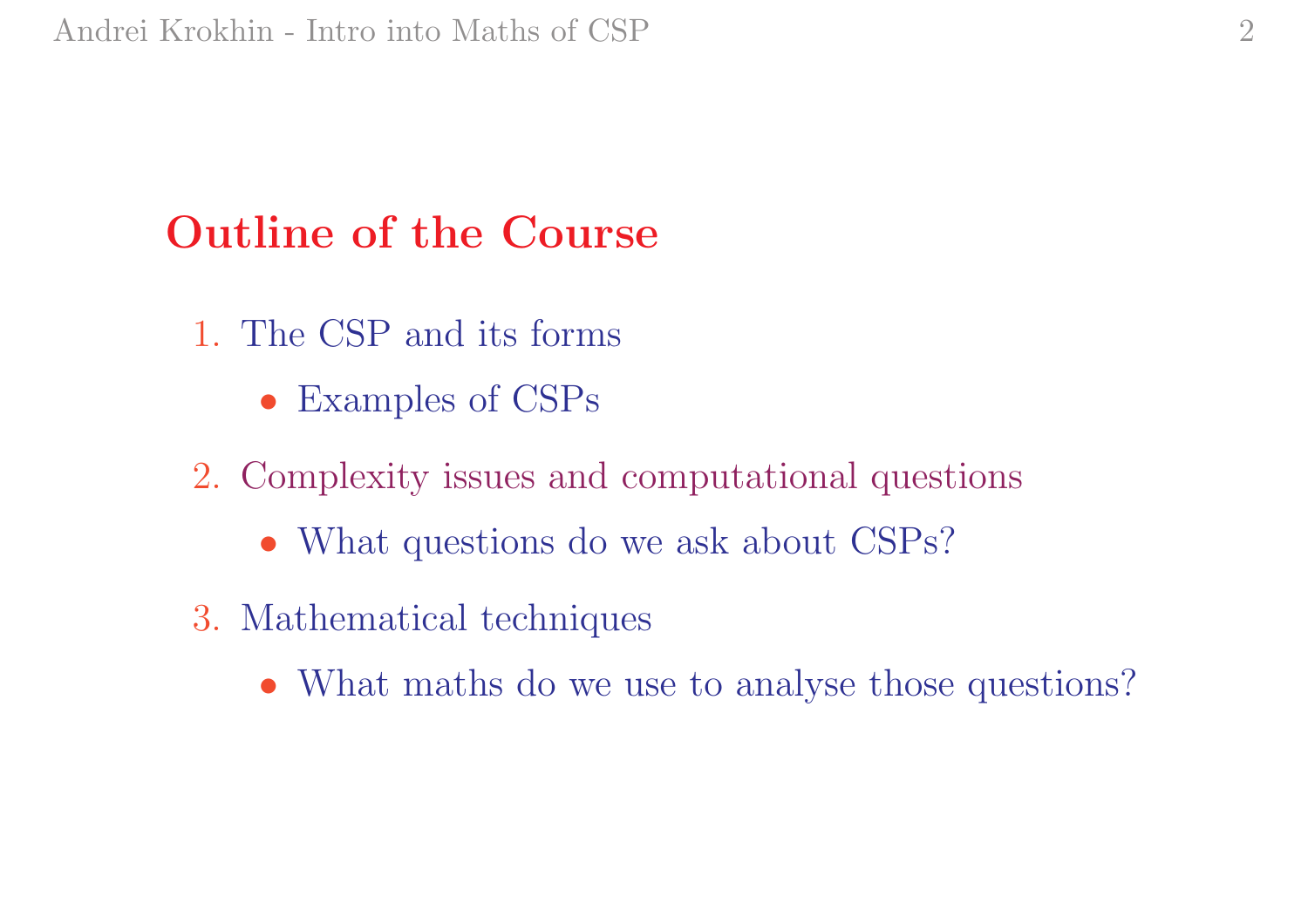#### Parameterisation of CSP

With any instance of CSP one can associate two natural parameters reflecting

- 1. Which variables constrain which others, i.e.,
	- constraint scopes, or
	- query language, or
	- LHS structure  $\mathcal{A}$  (as in  $\mathcal{A} \to \mathcal{B}$ ).
- 2. How values for the variables are constrained, i.e.,
	- constraint relations, or
	- relational database, or
	- RHS structure  $\mathcal{B}$  (as in  $\mathcal{A} \to \mathcal{B}$ ).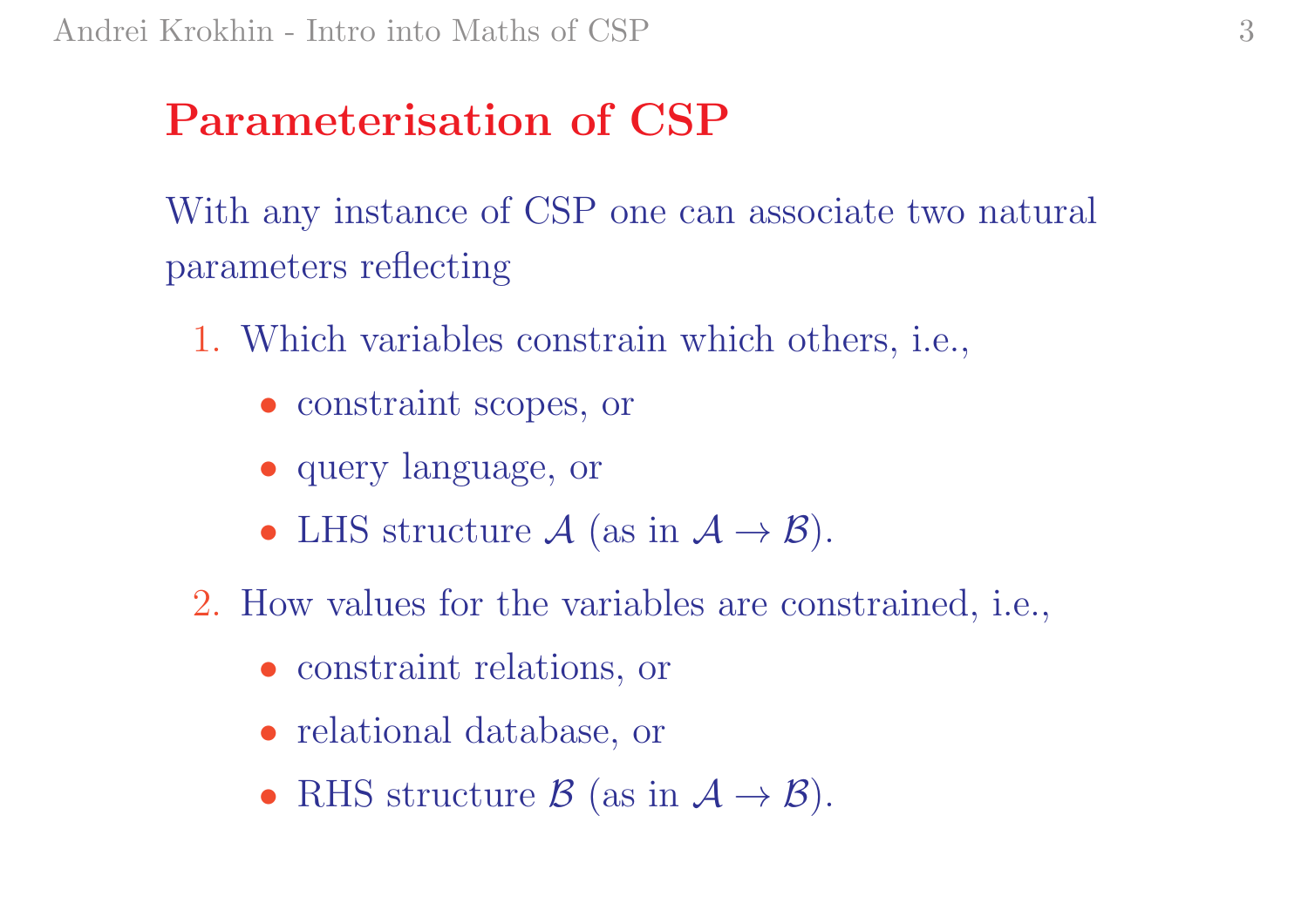#### General restrictions

For classes  $\mathfrak{A}, \mathfrak{B}$  of structures, let  $\mathrm{CSP}(\mathfrak{A}, \mathfrak{B})$  denote the set of all CSP instances  $(A, \mathcal{B})$  with  $\mathcal{A} \in \mathfrak{A}$  and  $\mathcal{B} \in \mathfrak{B}$ .

- Example:  $CSP(\mathfrak{A}, \{K_3\})$  is 3-COLOURABILITY for graphs in A.
- Can study how the complexity depends on  $\mathfrak{A}$ .
- Example:
	- tractable for locally connected graphs
	- $-$  NP-complete for planar graphs (of degree  $\leq 4$ )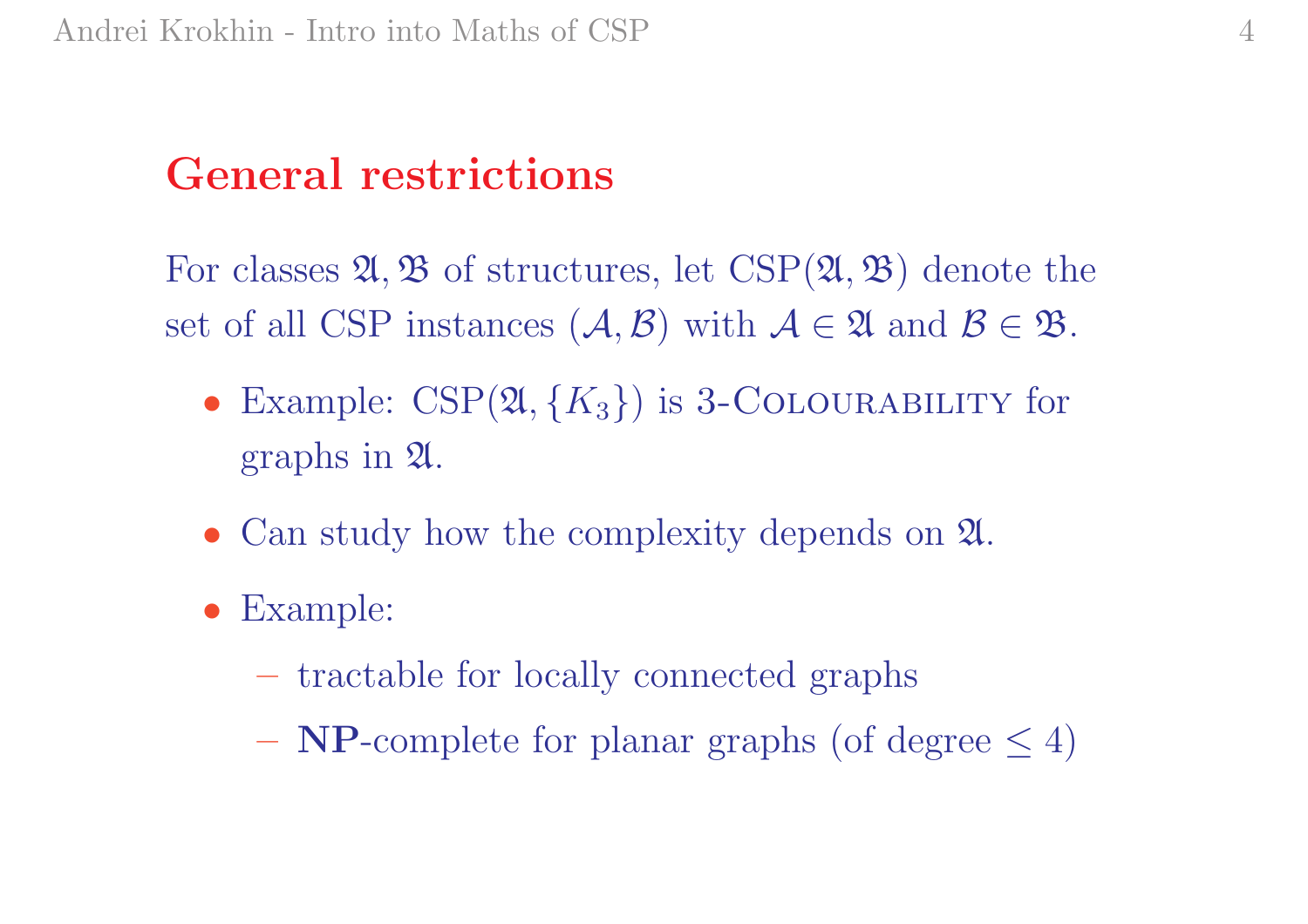# Restricting LHS

For a class  $\mathfrak A$  of structures, let  $\mathrm{CSP}(\mathfrak A,-)$  denote the set of all CSP instances  $(A, \mathcal{B})$  with  $\mathcal{A} \in \mathfrak{A}$ .

Terminology: structural restriction.

Example: CLIQUE.

For any fixed  $\mathcal{A}, \text{CSP}(\{\mathcal{A}\}, -)$  is in P. Simply check each mapping  $A \to B$ . If  $|A| = k$  then  $|B|^k$  is polynomial in  $|B|$ . Boring... Well, not quite — one can explore when better (faster) algorithms work.

How does the complexity of  $CSP(2l, -)$  depend on 2l?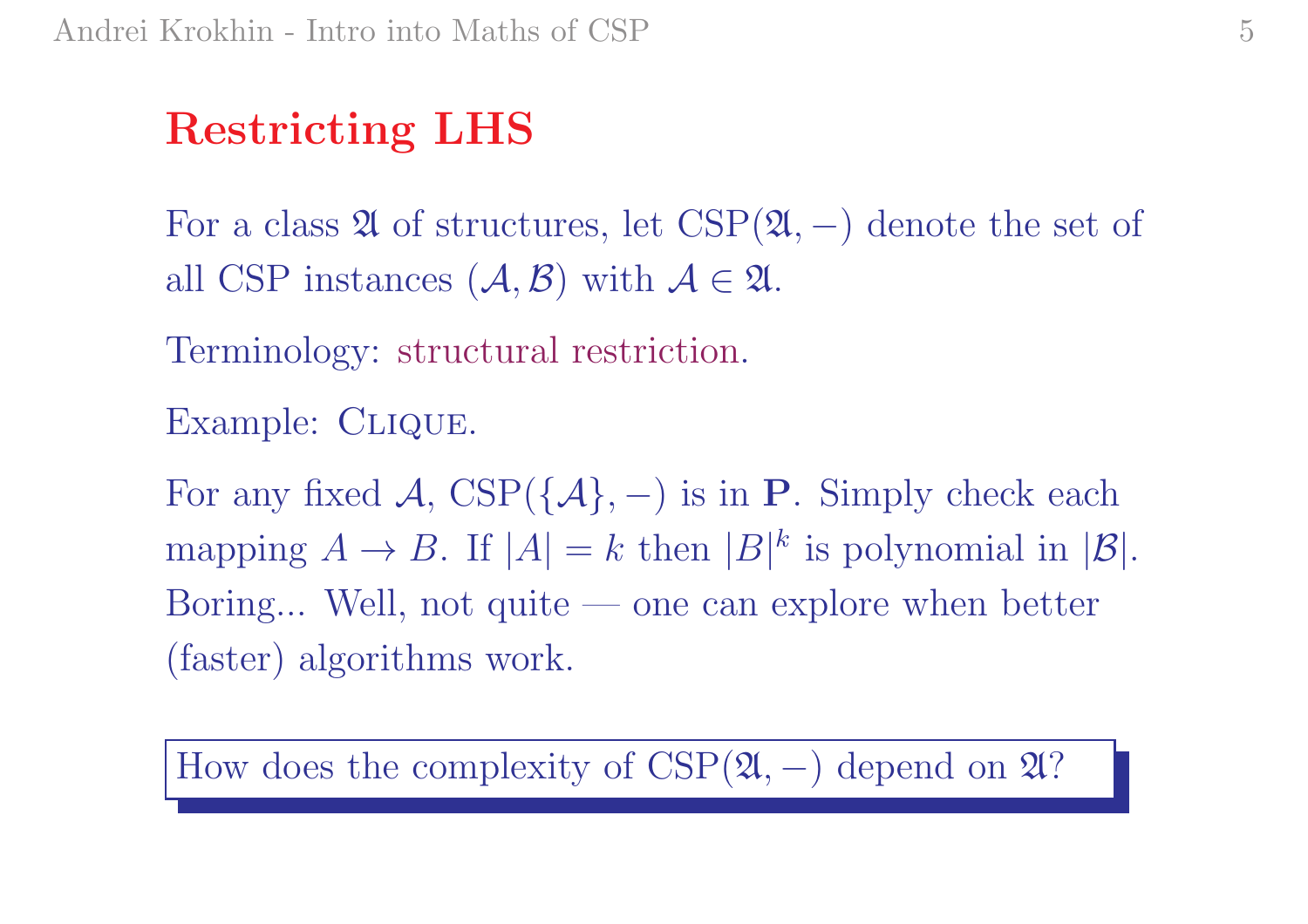### Restricting RHS

- Fix a (possibly infinite) relational structure  $\beta$
- often called a constraint language or template, or Γ.
- CSP $(\mathcal{B})$ : given a finite structure A in the same signature as  $\mathcal{B}$ , is there a homomorphism  $h: \mathcal{A} \to \mathcal{B}$ ?
- Same as evaluating <sup>a</sup> given ∃∧-formulas against B.
- In the variable-value formulation, same as fixing a finite set of available constraint relations.
- Same as CSP(  $,\{\mathcal{B}\})$  except  $\mathcal B$  is not part of input.

How does the complexity of  $CSP(\mathcal{B})$  depend on  $\mathcal{B}$ ?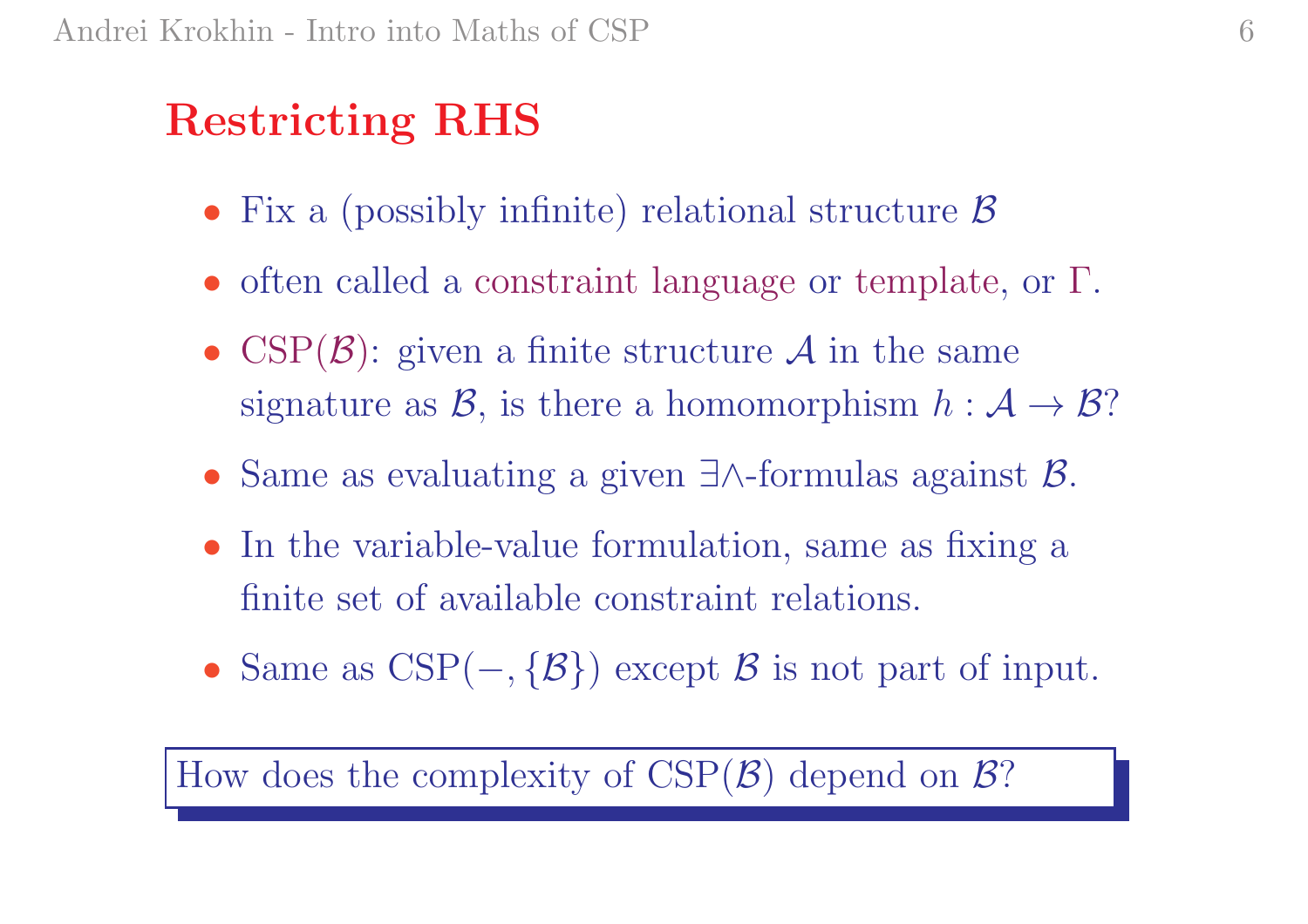#### Dichotomy for Boolean Relations

 $\bf Theorem~1~(Schaefer; STOC'78)$  Let  ${\cal B}$  be a Boolean structure. Then  $CSP(\mathcal{B})$  is tractable iff all relations in  $\mathcal B$ satisfy one of the following conditions:

- 1. 0-valid (1-valid), trivial SAT
- 2. Horn (dual Horn), Horn-SAT
- 3. bijunctive, 2-SAT
- 4. affine. Linear Eq's

 $Otherwise \ \text{CSP}(\mathcal{B}) \ \textit{is} \ \textbf{NP} \textit{-complete}.$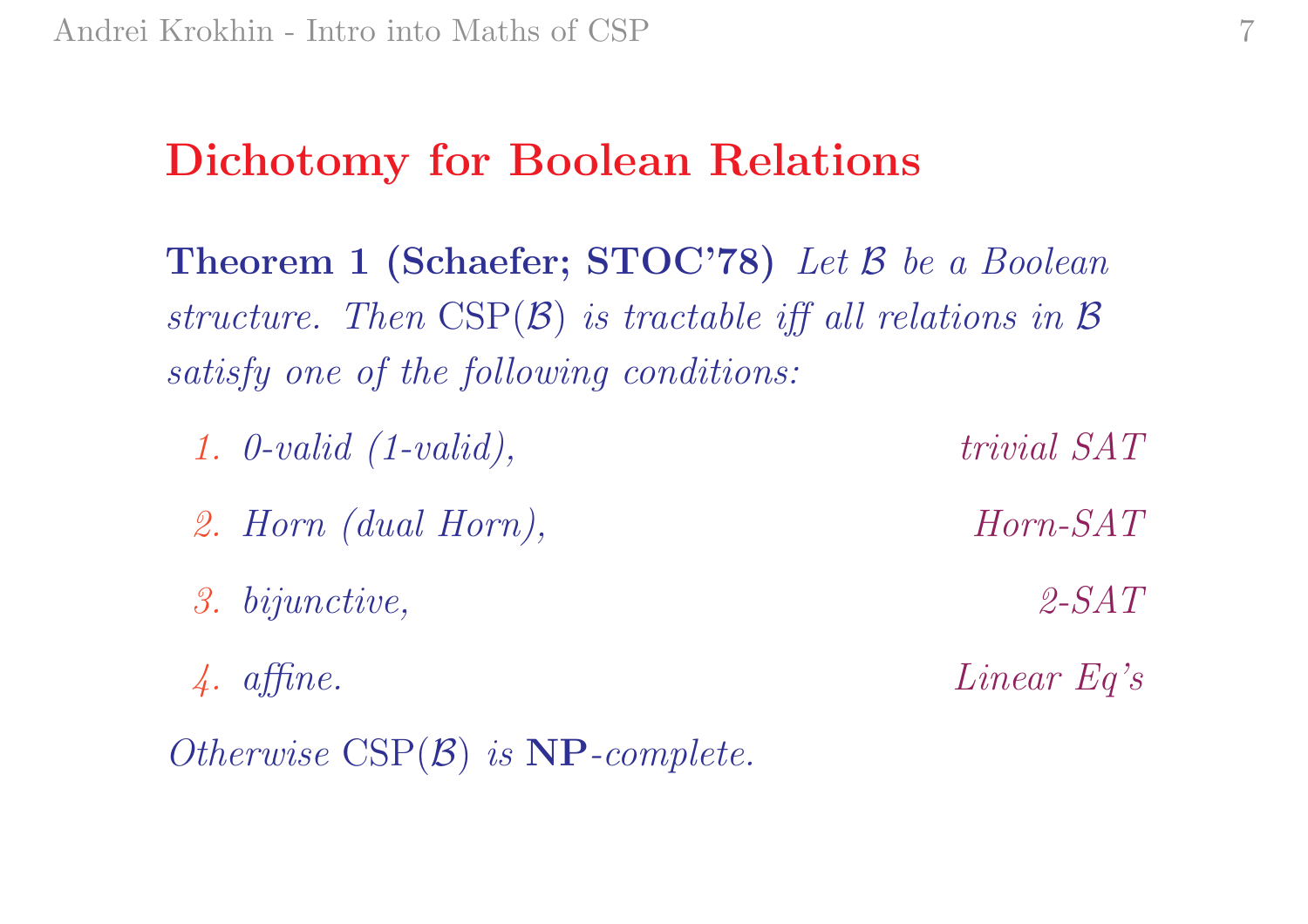#### Dichotomy for Graph H-coloring

Theorem 2 (Hell, Nešetřil; J $CombTh'1990$ ) Let H be an undirected graph. If it is bipartite or has a loop then  $\mathrm{CSP}(\mathcal{H})$  is tractable, otherwise  $\mathrm{CSP}(\mathcal{H})$  is  $\mathbf{NP}\text{-}complete$ .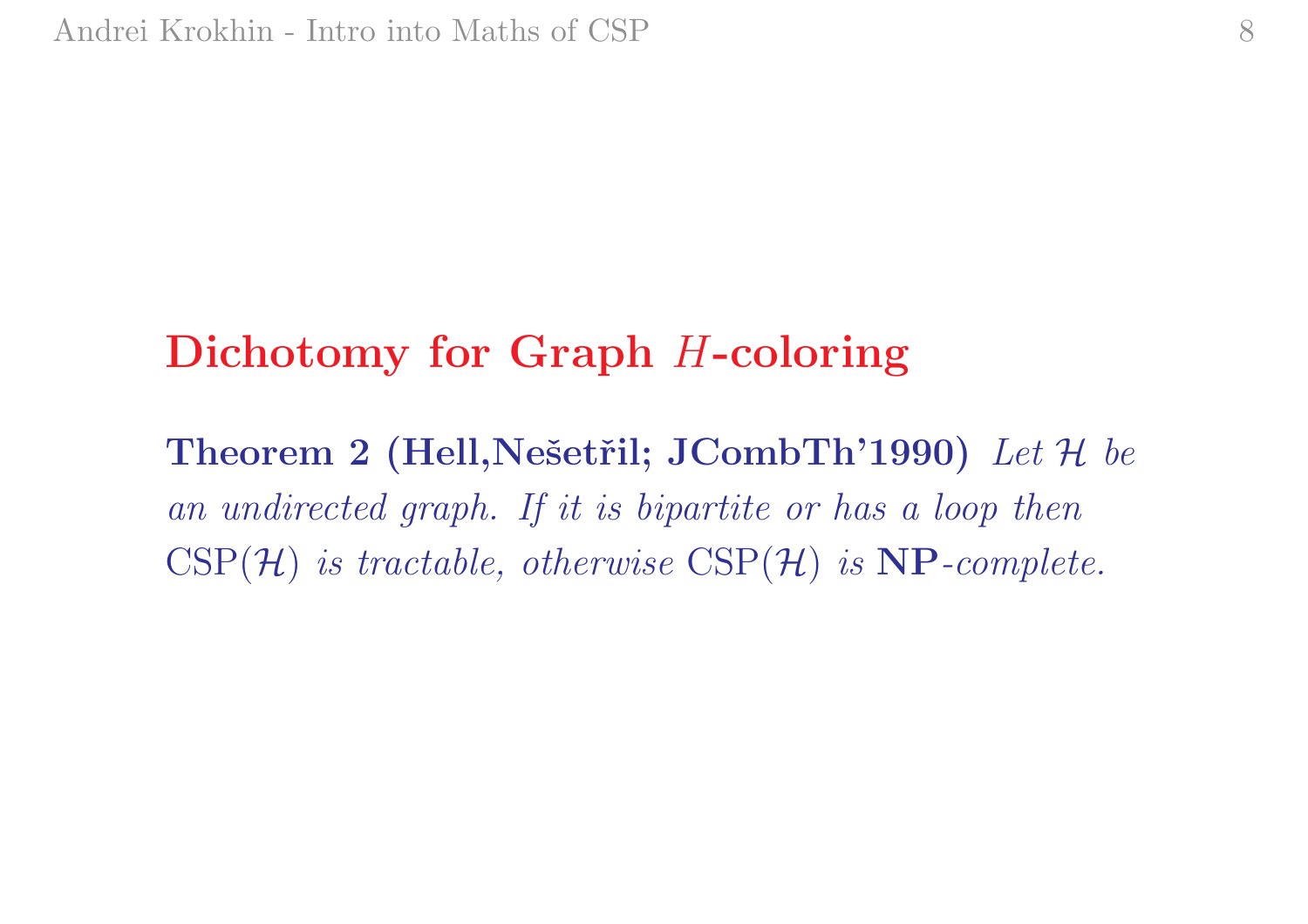#### Dichotomy Conjecture

#### Conjecture <sup>1</sup> (Feder,Vardi; SICOMP'1998) Dichotomy Conjecture: For each fixed finite B, the problem  $\mathrm{CSP}(\mathcal{B})$  is either tractable (i.e., in  $\mathbf{P})$  or  $\mathbf{NP}\text{-complete}$ .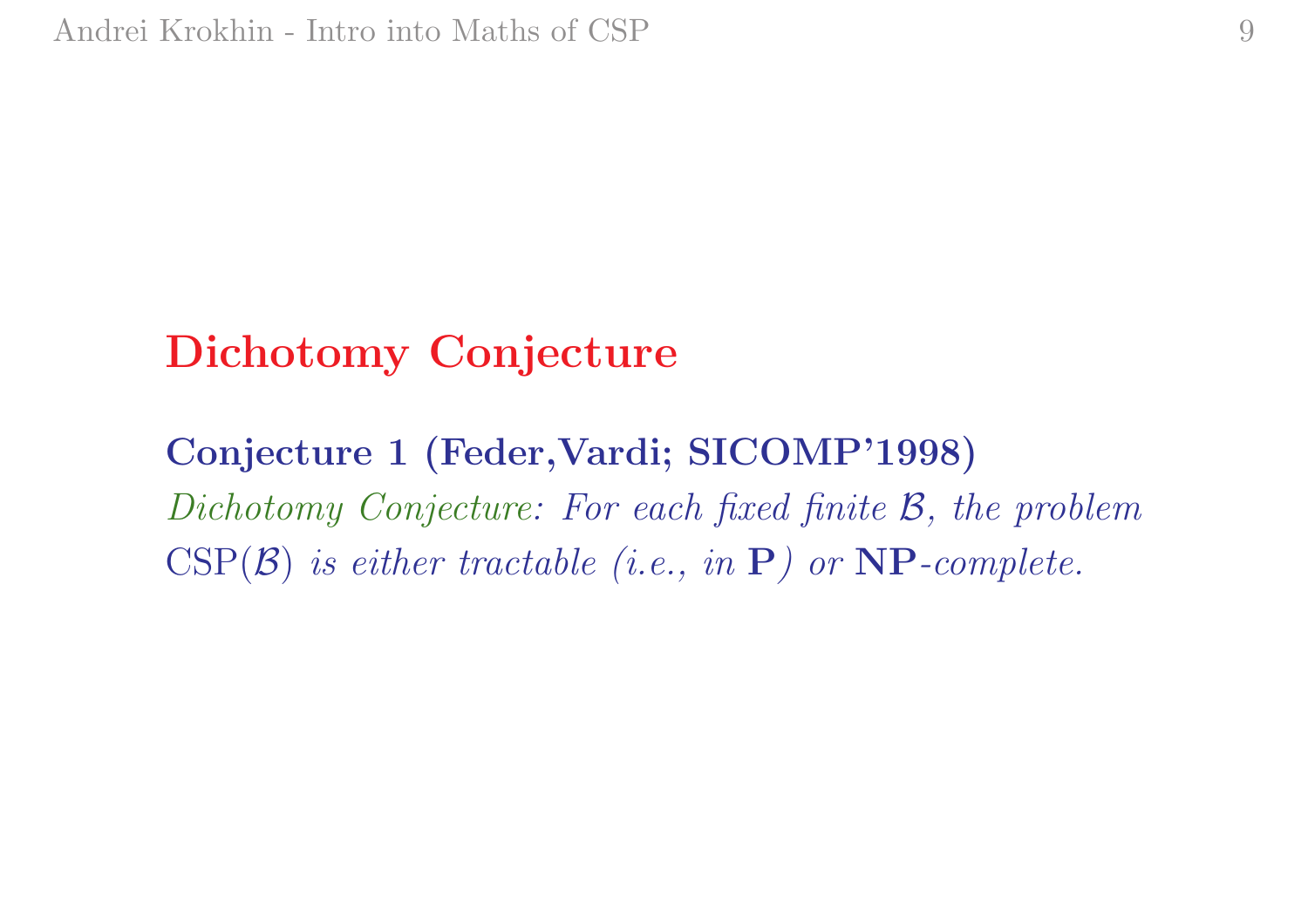#### Why is This Dichotomy Interesting?

Which of these diagrams is a true picture of NP?



**Theorem 3 (Ladner'74)** If  $P \neq NP$  then there are infinitely many complexity classes between  $\mathbf P$  and  $\mathbf {NP}.$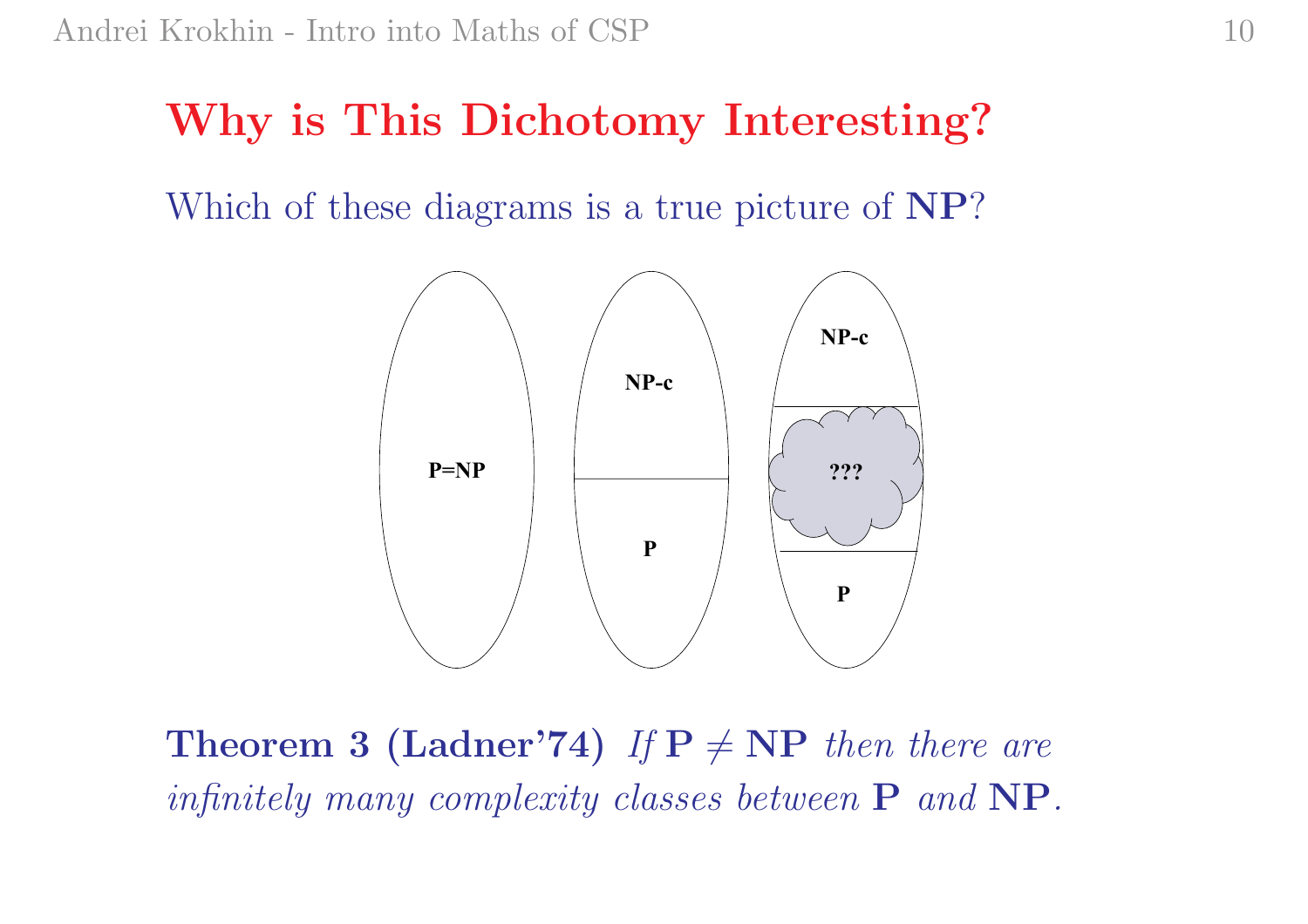#### Non-Dichotomy Results

Theorem <sup>4</sup> (Bauslaugh'94) For every computational problem L, there is an infinite digraph  $\mathcal B$  such that L and  $\mathrm{CSP}(\mathcal{B})$  are polynomial-time equivalent.

#### Theorem <sup>5</sup> (Bodirsky,Grohe'08)

- 1. There exist "nice" infinite relational structures B with  $\mathbf{coNP}\textrm{-}intermediate\ \textrm{CSP}(\mathcal{B}) .$
- 2. There is an efficiently decidable class A of undirected  $graphs \ such \ that \ \text{CSP}(\mathfrak{A},-) \ \ is \ \textbf{NP}-intermediate.$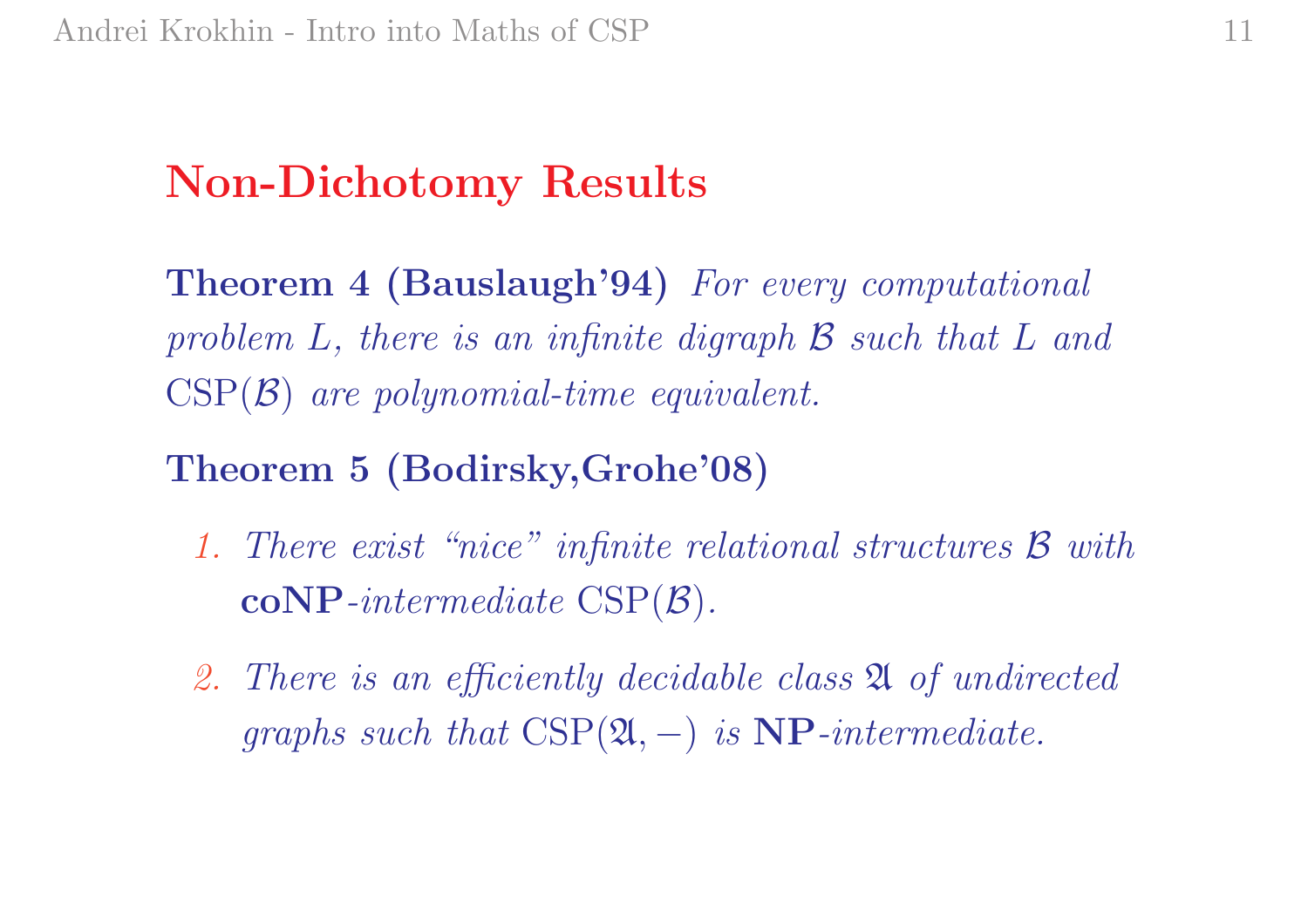### The Three Approaches

The three main approaches to our classification problems are:

- via Combinatorics (Graphs & Posets)
	- Jarik's lectures, also my 3rd lecture
- via Logic and Games
	- LICS was last week; maybe some in 3rd lecture
- via Algebra
	- Ross' lectures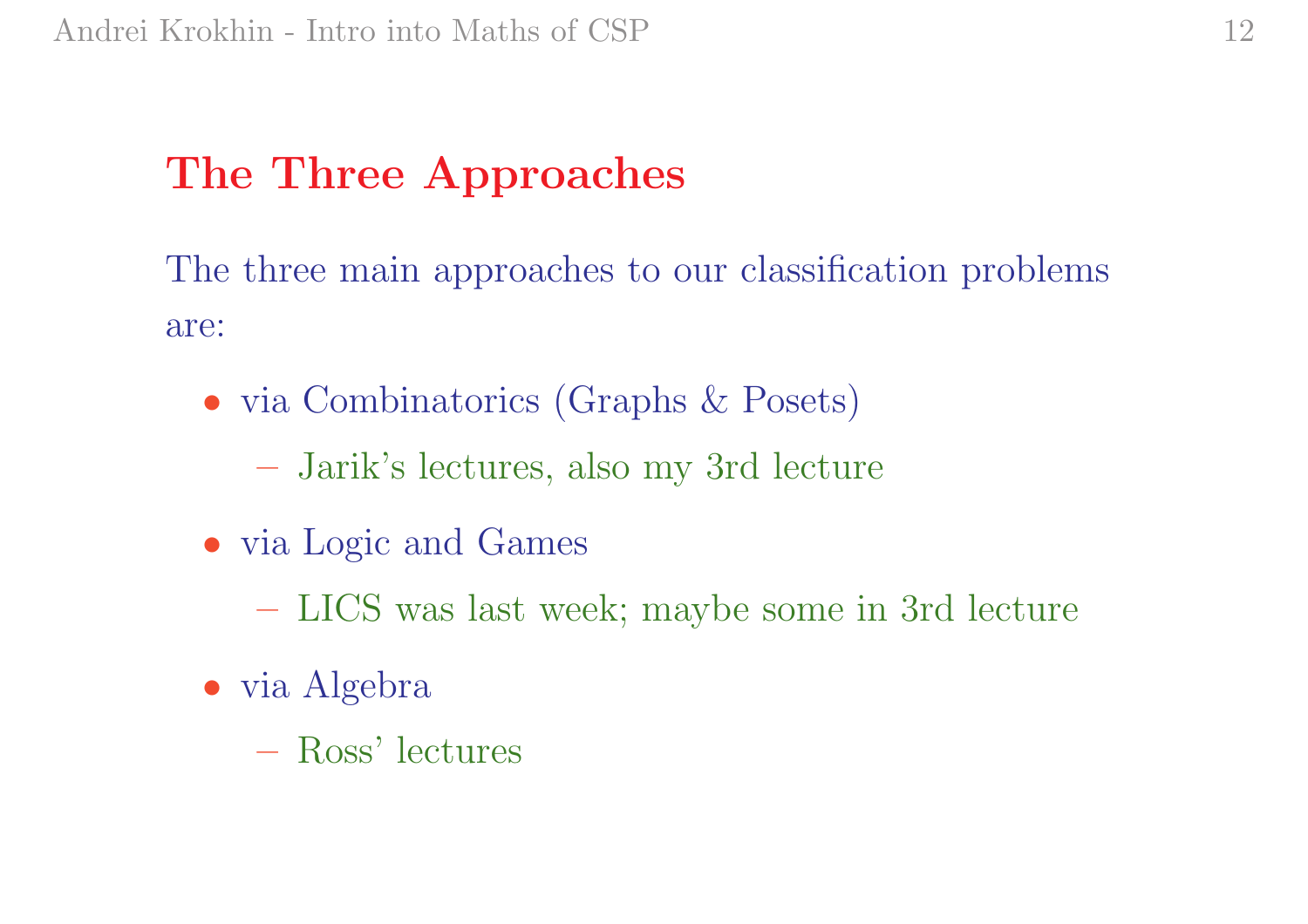### ${\bf Combinatorics:}\,\, {\bf Encoding}\,\, {\rm CSP}({\cal B})$

Theorem 6 (FV'98) For every structure B there exist

- a poset  $P_B$ ;
- a bipartite graph  $G_{\mathcal{B}}$ ;
- $\bullet$  a digraph  $H_{\mathcal{B}}$

such that these problems are polynomially equivalent:

- $CSP(\mathcal{B}),$
- poset-retraction( $P_{\mathcal{B}}$ ) = CSP( $P_{\mathcal{B}} \cup \{\{b_i\} \mid b_i \in P_{\mathcal{B}}\}\)$ ,
- bipartite graph-retraction  $(G_{\mathcal{B}})$ ,
- $CSP(H_{\mathcal{B}})$ .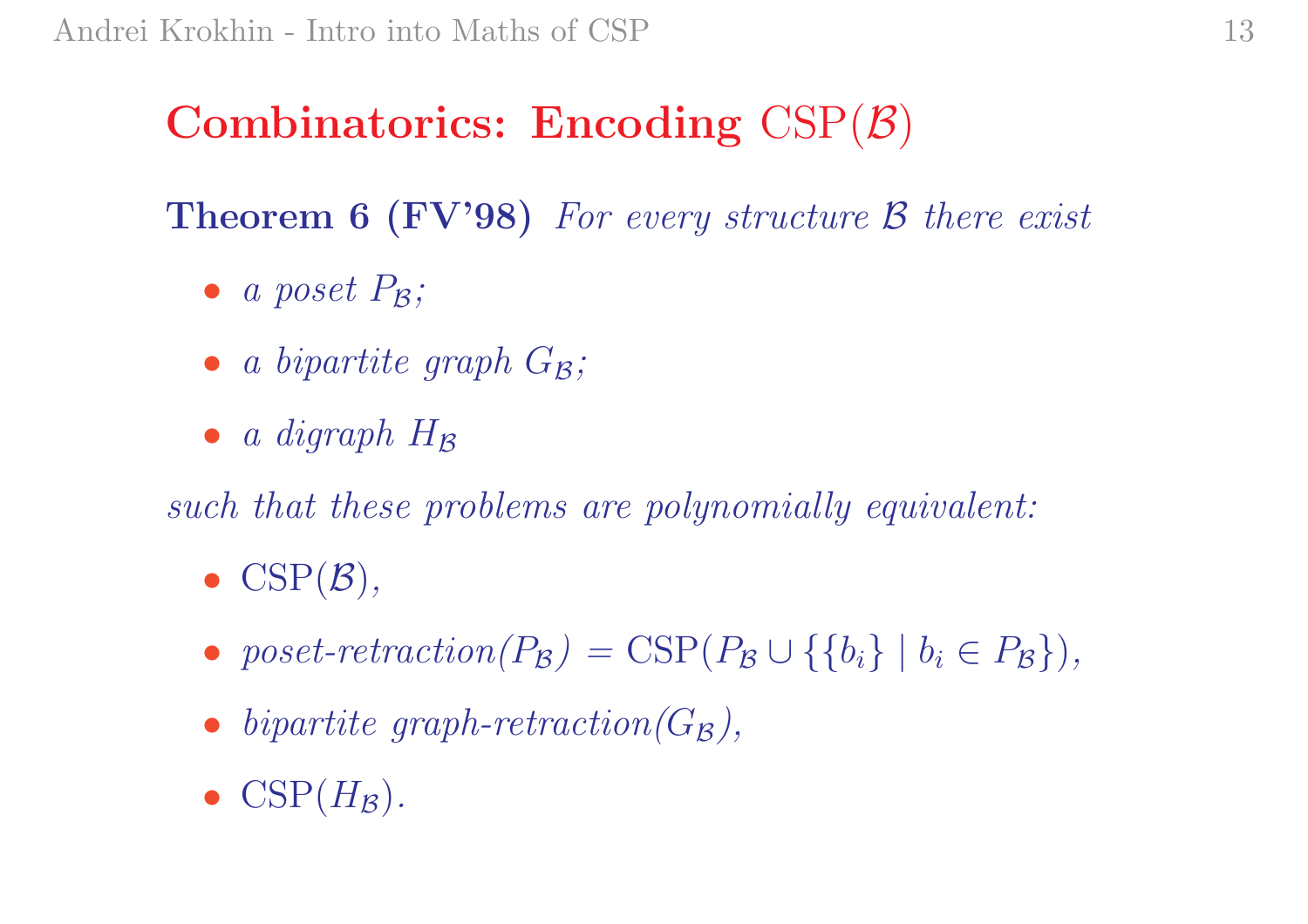#### $\bf{Logic}$  and  $\bf{Games}$  Approach  $\mathrm{CSP}(\mathcal{B})$

One can view  $\mathrm{CSP}(\mathcal{B})$  as the membership problem for the class of structures  $\mathcal A$  such that  $\mathcal A \to \mathcal B$ .

Typical result describes the class  $CSP(\mathcal{B})$ 

- by <sup>a</sup> logical specification (e.g., formula in <sup>a</sup> nice logic) that can be checked easily against <sup>a</sup> given structure, or
- $\bullet$  as a class of structures  $\mathcal A$  for which there exists an (easily detectable) winning strategy in <sup>a</sup> certain game on  $\mathcal A$  and  $\mathcal B$ .

Details and examples: in my 3rd lecture (maybe)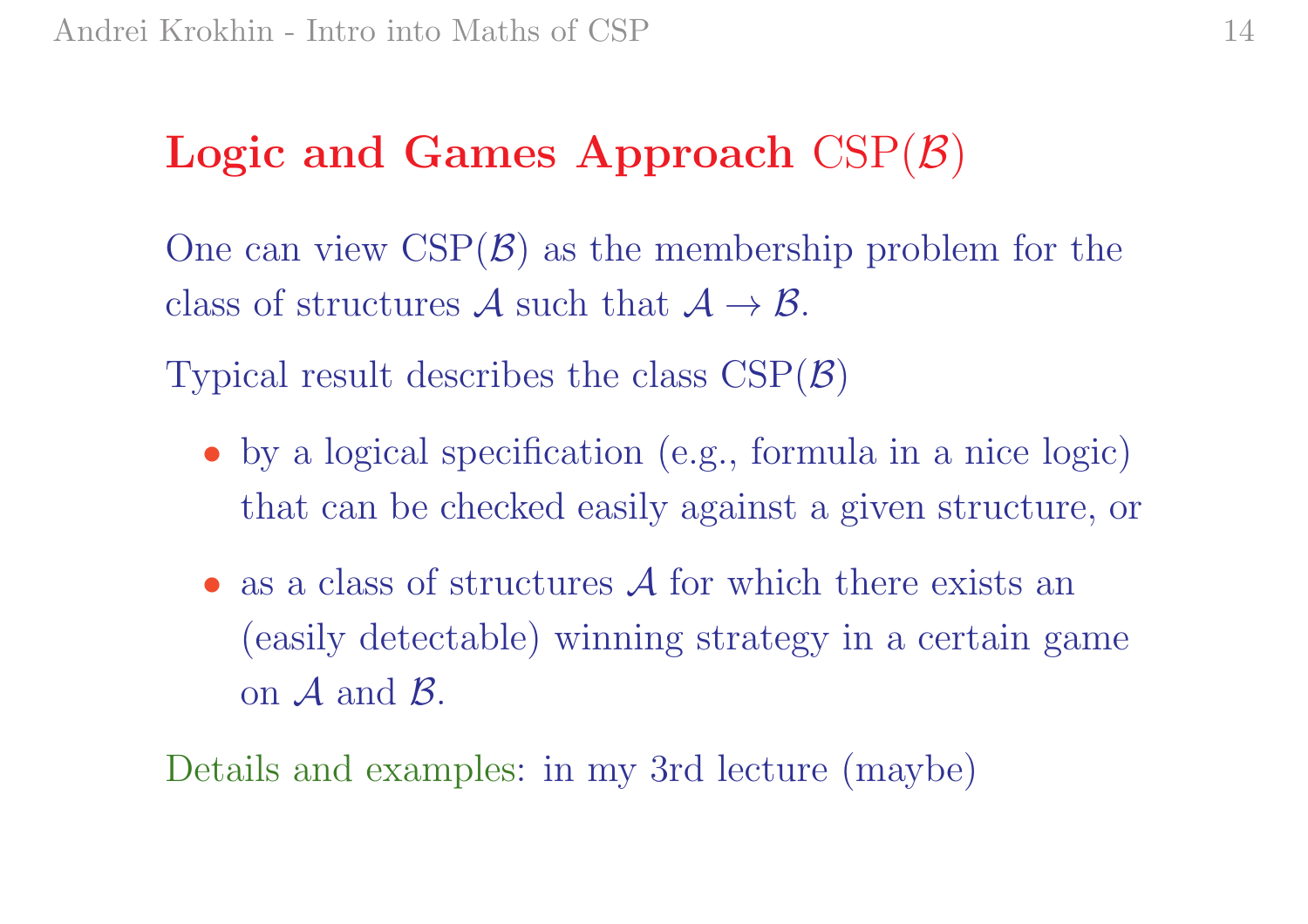#### A Semigroup Approach: Encoding CSP

# Theorem 7 (Klíma, Tesson, Thérien '07) For every finite structure B, there is <sup>a</sup> finite semigroup S  $satisfying \; x^2=x \;\: and \; xyz=yxz \;\: and \; such \; that \; CSP(\mathcal{B}) \;\: is$ poly-time equivalent to SYSTEMS OF EQUATIONS over S.

There's a full classification result for monoids, though ...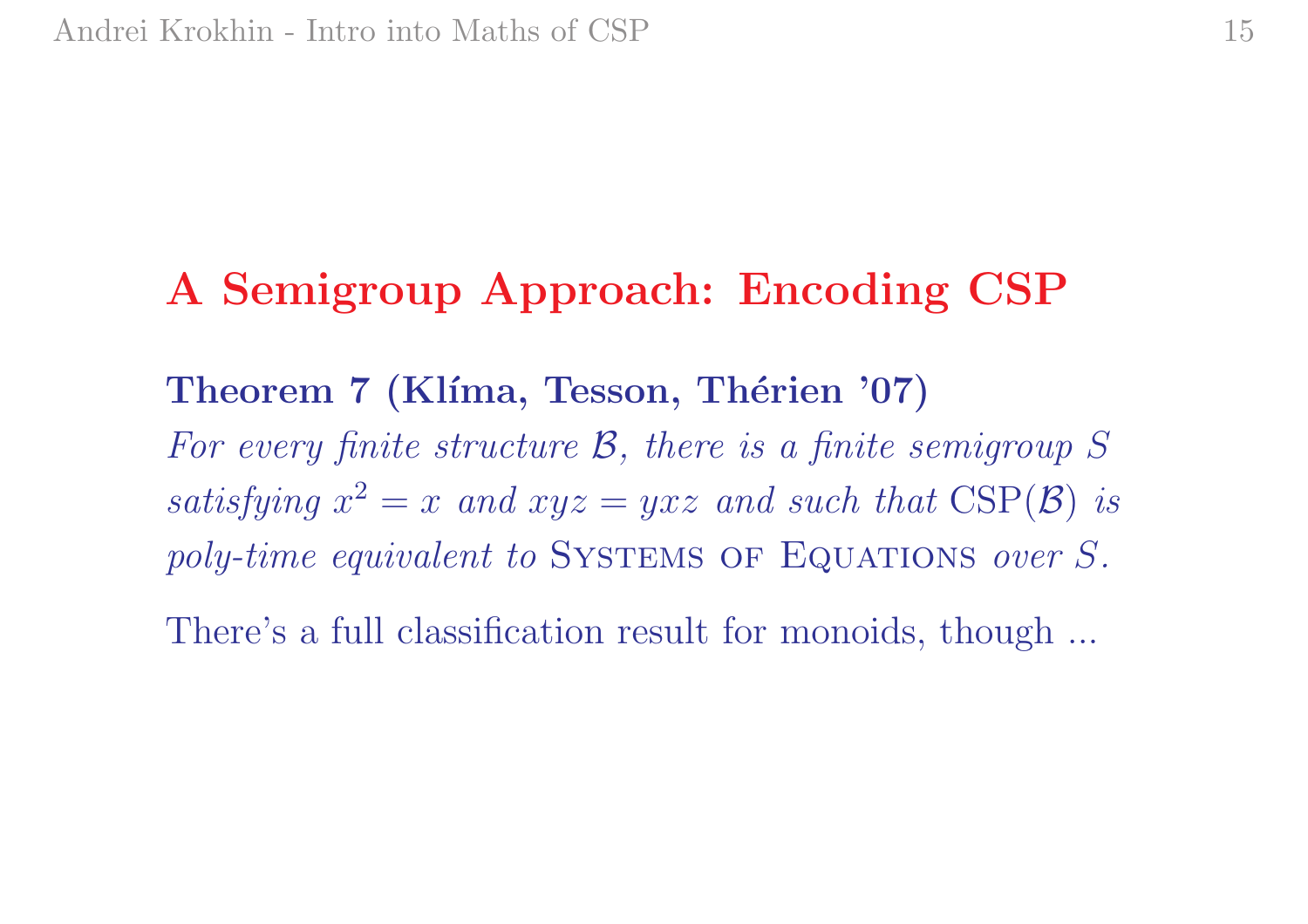# An Algebraic Approach: Scheme of Things

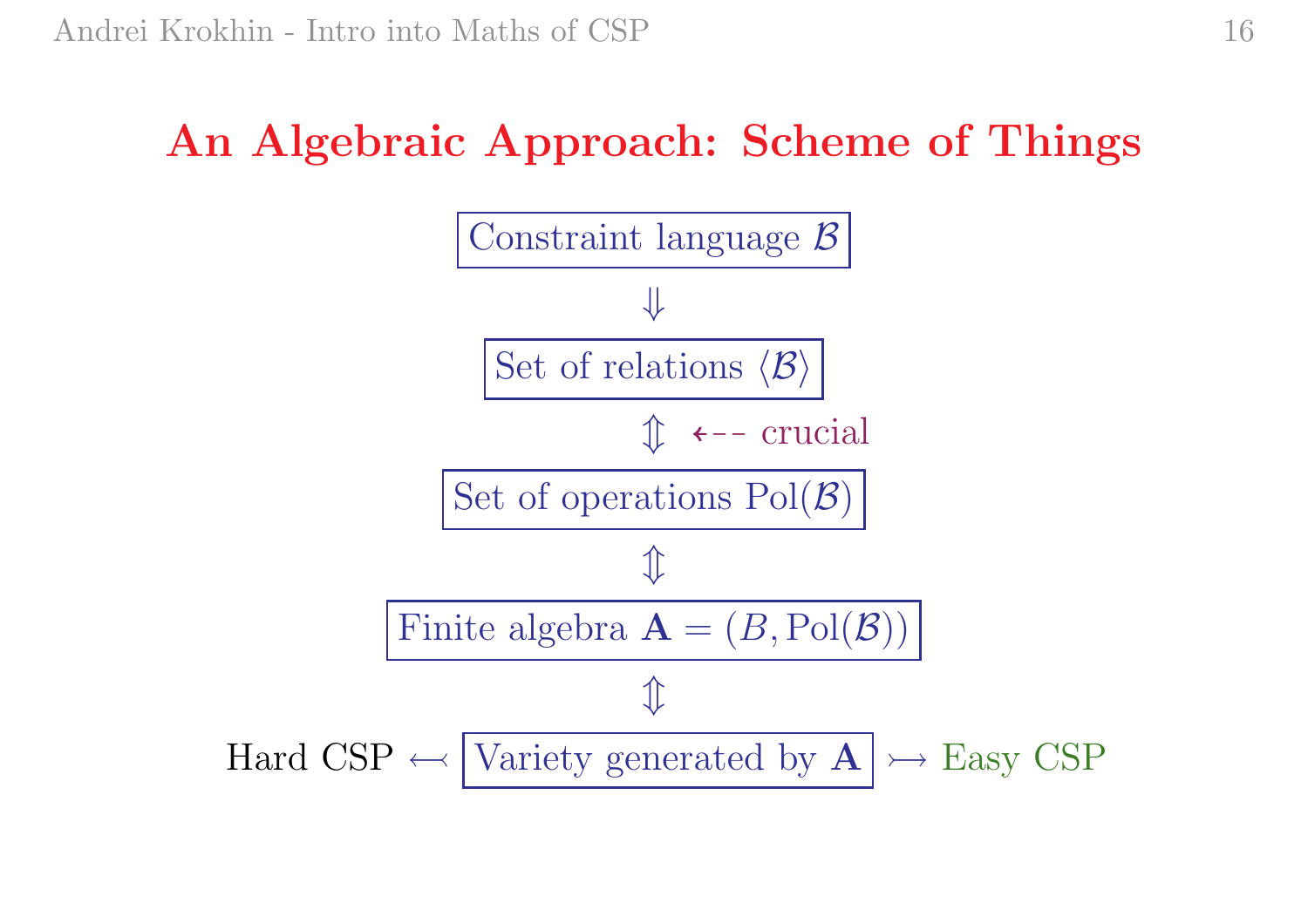#### CSP-related Problems

- Satisfiability with additional features
- Counting/Enumerating solutions
- Equivalence/Isomorphism of solution spaces
- Unique solution
- Quantified CSP
- Connectivity of the solution graph
- **Optimization** 
	- Max CSP and Min CSP
	- MinCost CSP and Soft/Valued CSP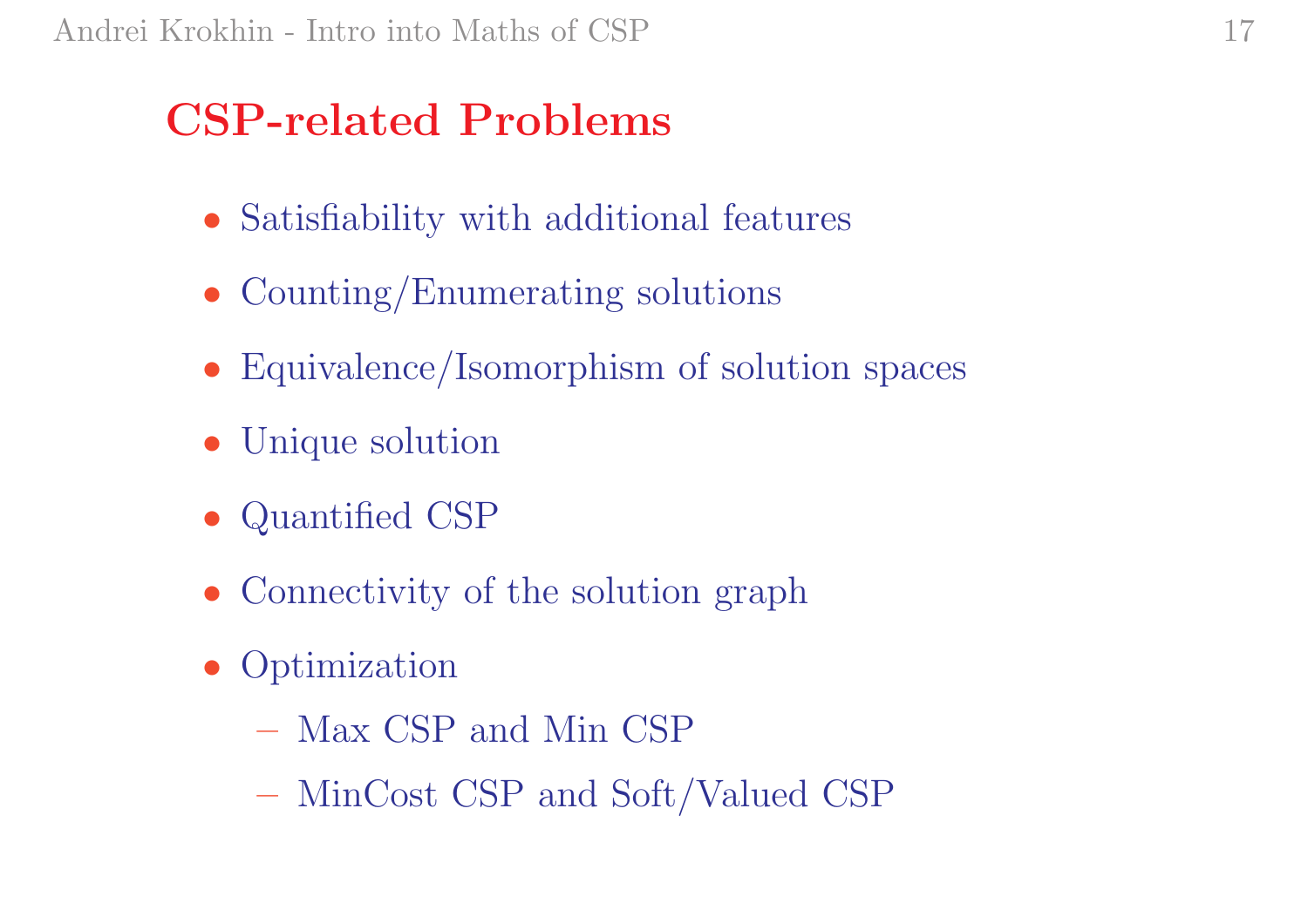#### Bounded Occurrence CSP

- A structure is said to have degree at most  $k$  if each element appears  $\leq k$  times in its relations.
- Let  $\mathfrak{D}_k$  be the class of all structures of degree  $\leq k$ .
- For any  $\mathcal{B}$ , can consider the problem  $CSP(\mathfrak{D}_k, \{\mathcal{B}\})$ .
- Equivalently, restriction to instances where each variable appears  $\leq k$  times.

Theorem <sup>8</sup> (Kratochvil,Stavicky,Tuza'93) There is an exponential function  $f(k) \geq k$  such that each instance of k-Sa $\texttt{T}$  with  $\leq f(k)$  variable occurrences (and one per  $constraint)$  is satisfiable, but k-SAT with  $\leq f(k) + 1$ variable occurrences is NP-complete.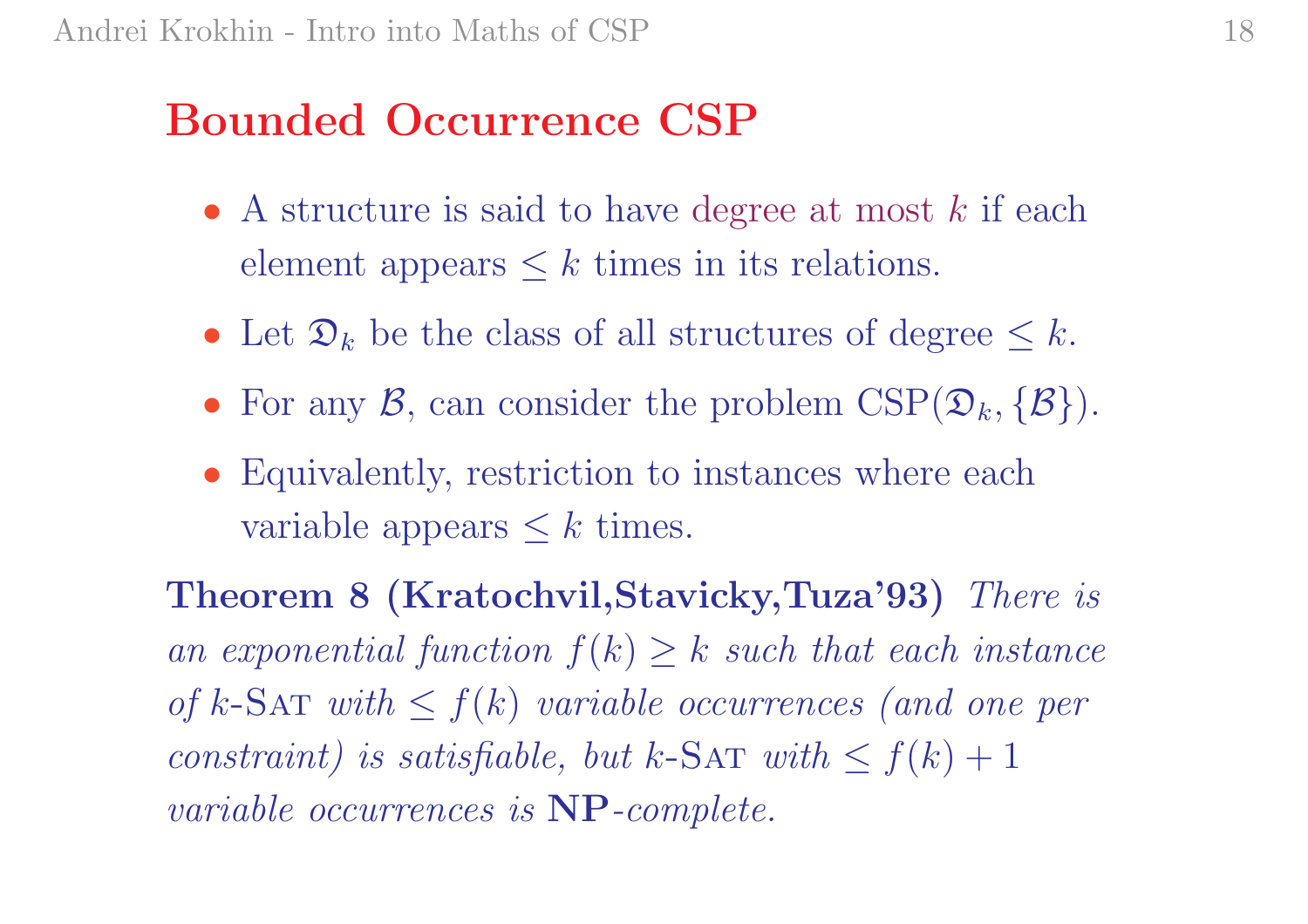#### Bounded Occurrence Boolean CSP

- Fix Boolean structure  $\mathcal{B}$ , consider  $CSP(\mathcal{D}_k, {\{\mathcal{B}\}})$ .
- Assume can use constants 0,1 in instances.
- If  $k \geq 3$ , same as unbounded case [Dalmau, Ford'03]
- Let  $k = 2$ . Same as unbounded case when some relation in  $\mathcal B$  is not a  $\Delta\text{-matroid}$  [Feder'01]

 $-\Delta$ -matroid = 2-step condition

- Some types of  $\Delta$ -matroids easy [Dalmau, Ford'03]
- Full classification is open
	- closely related to ∆-matroid parity problem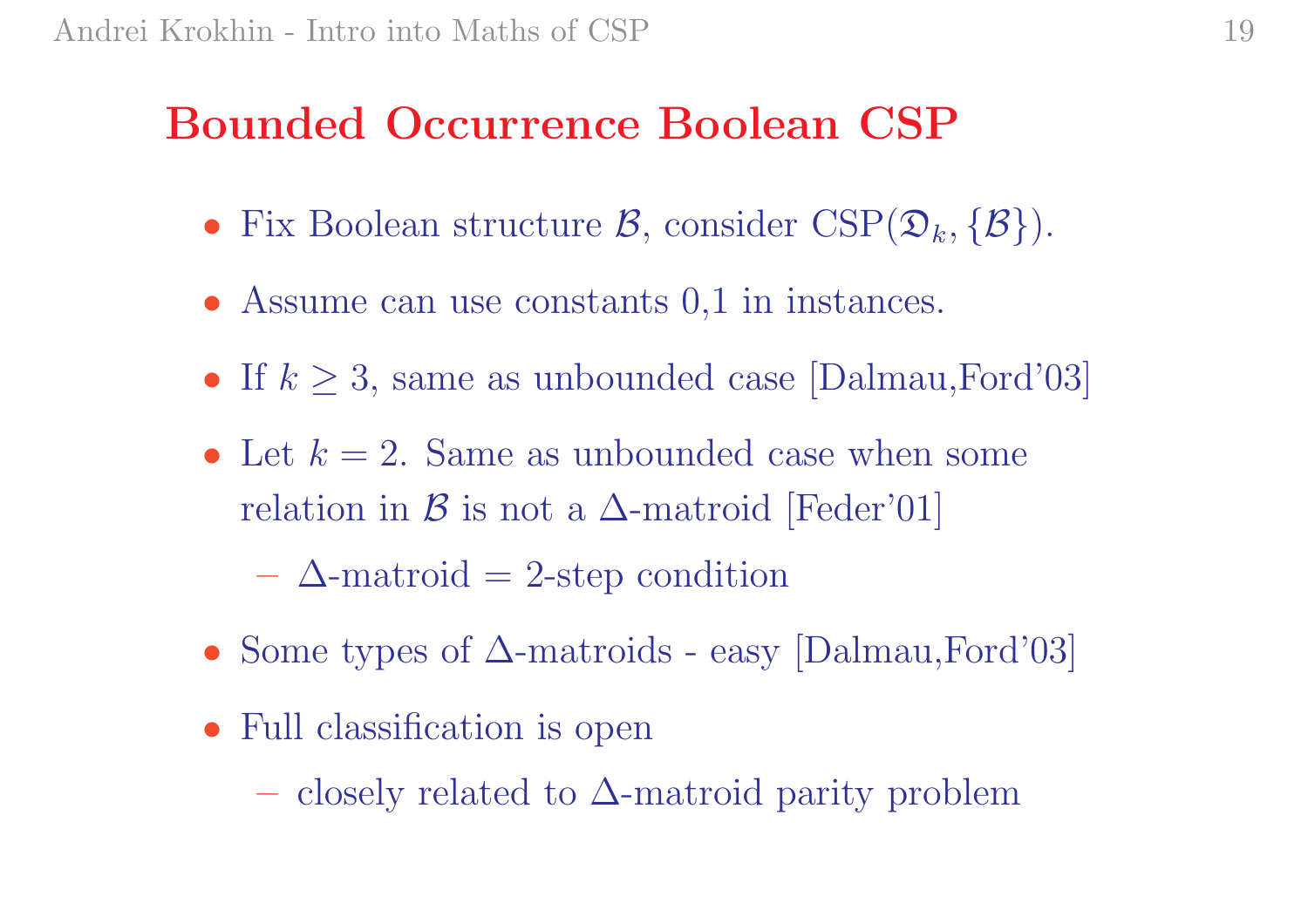#### CSP with global constraints

- Global constraint, given additionally need to check the entire assignment to ensure satisfiability
- Very popular in  $AI$ ,  $\geq$  350 different kinds of GCs
- Example: surjectivity each value must be used
	- Recent: **NP**-hardness for  $C_4^r$  [Martin, Paulusma'11]
	- Open: complexity for No-Rainbow-Colouring
- Example: global cardinality constraint prescribes how many times each value can be used (seen before?)
	- $-$  Full classification for CSP $(\mathcal{B})$  with GCC [Bulatov,Marx'10]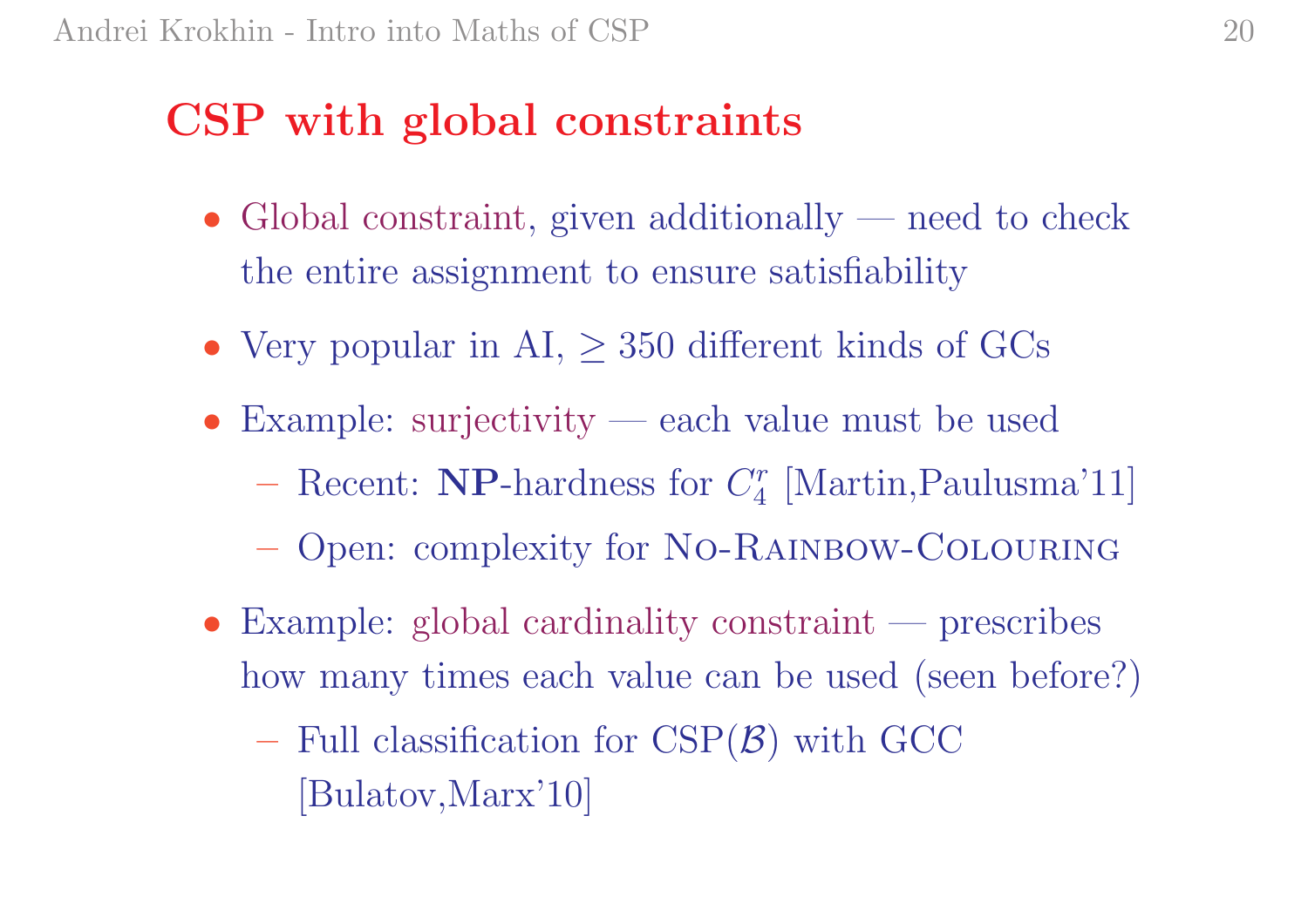# Counting CSP

- Goal: count the number of solutions to an instance
- Boolean case done [Creignou, Hermann'95]
	- Linear equations are easy (why?)
	- The rest is hard
- All CSP( $\mathcal{B}$ ) done [Bulatov,Grohe'05, Bulatov'07]
	- Algebraic approach works
	- Recent simplification [Dyer,Richerby'10]
- All CSP(2, −) done [Dalmau,Jonsson'04]
- Recent: approximate counting [Goldberg et al.'10]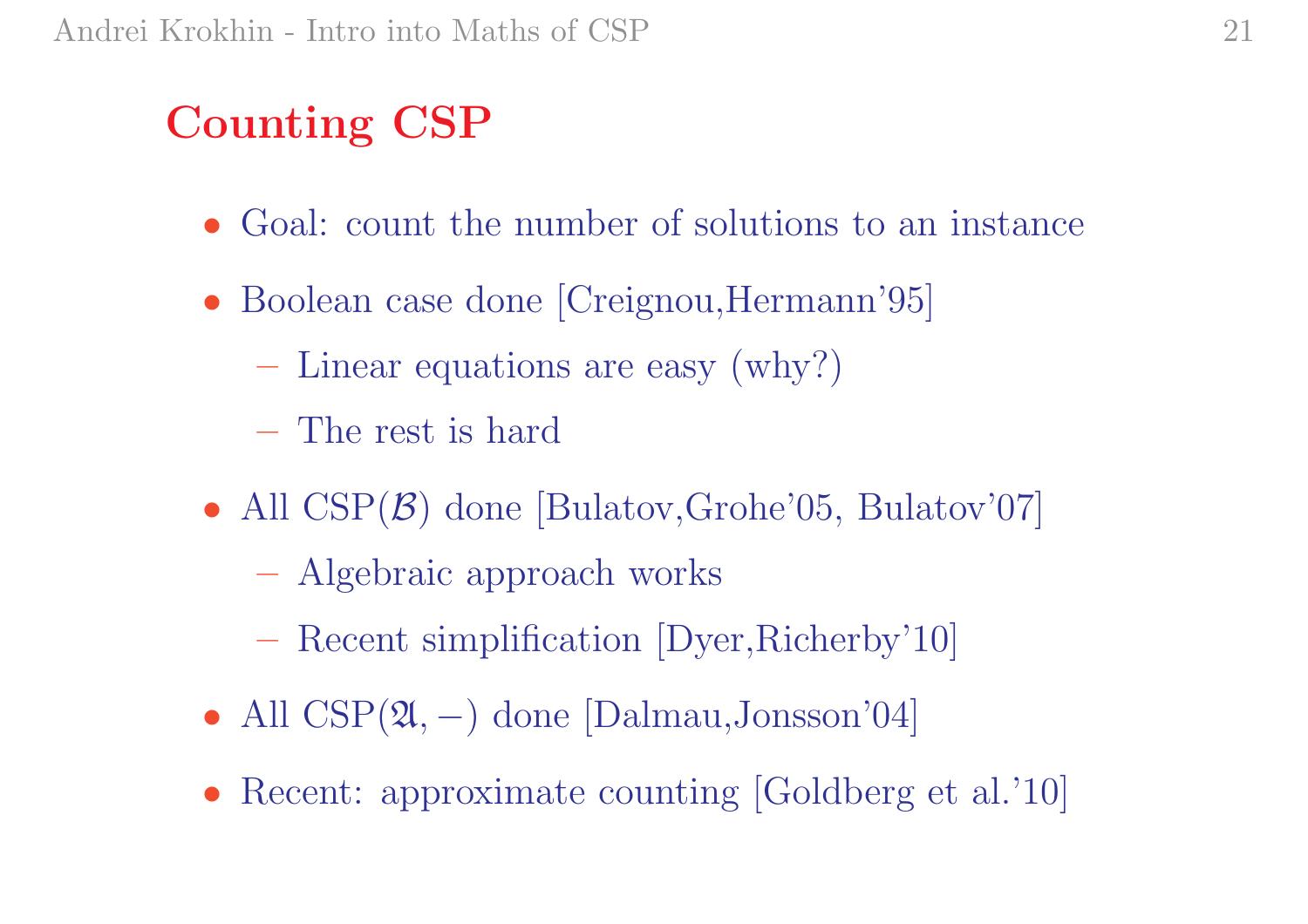# Listing/Enumeration CSP

- Goal: list all solutions
- All CSP(2, -) done [Atserias, Grohe, Marx'08]
- If too many solutions: list with polynomial delay
	- Done for Boolean CSP( B) [Creignou et al'97]
	- Partial classif. for CSP( A, <sup>−</sup>) [Bulatov et al'09]
	- Full classif. for  $CSP(\mathfrak{A},-)$  ⇒ Dichotomy cracked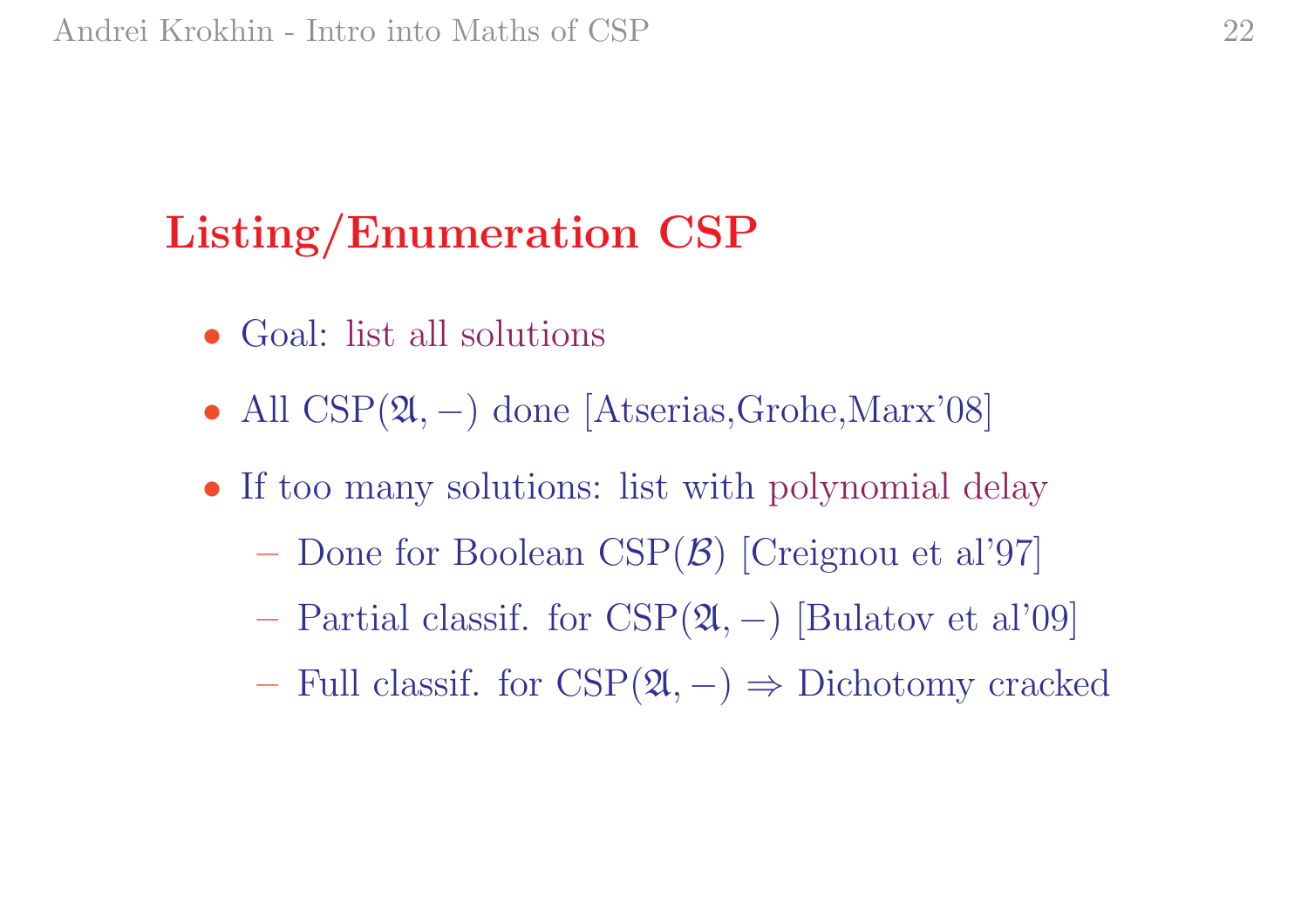# Equivalence/Isomorphism

- Equivalence: given two instances with the same variables, do they have the same solution sets?
- Isomorphism: can variables be permuted/renamed to make solution sets equal?
- Boolean case done [Böhler et al'02+'04]
- Equations over groups [Nordh'05]
- Strong classification results [Bova, Chen, Valeriote' 11]
	- possibly full classification, depending on resolution of one purely universal-algebraic conjecture
- No work for  $CSP(2l, -)$  ???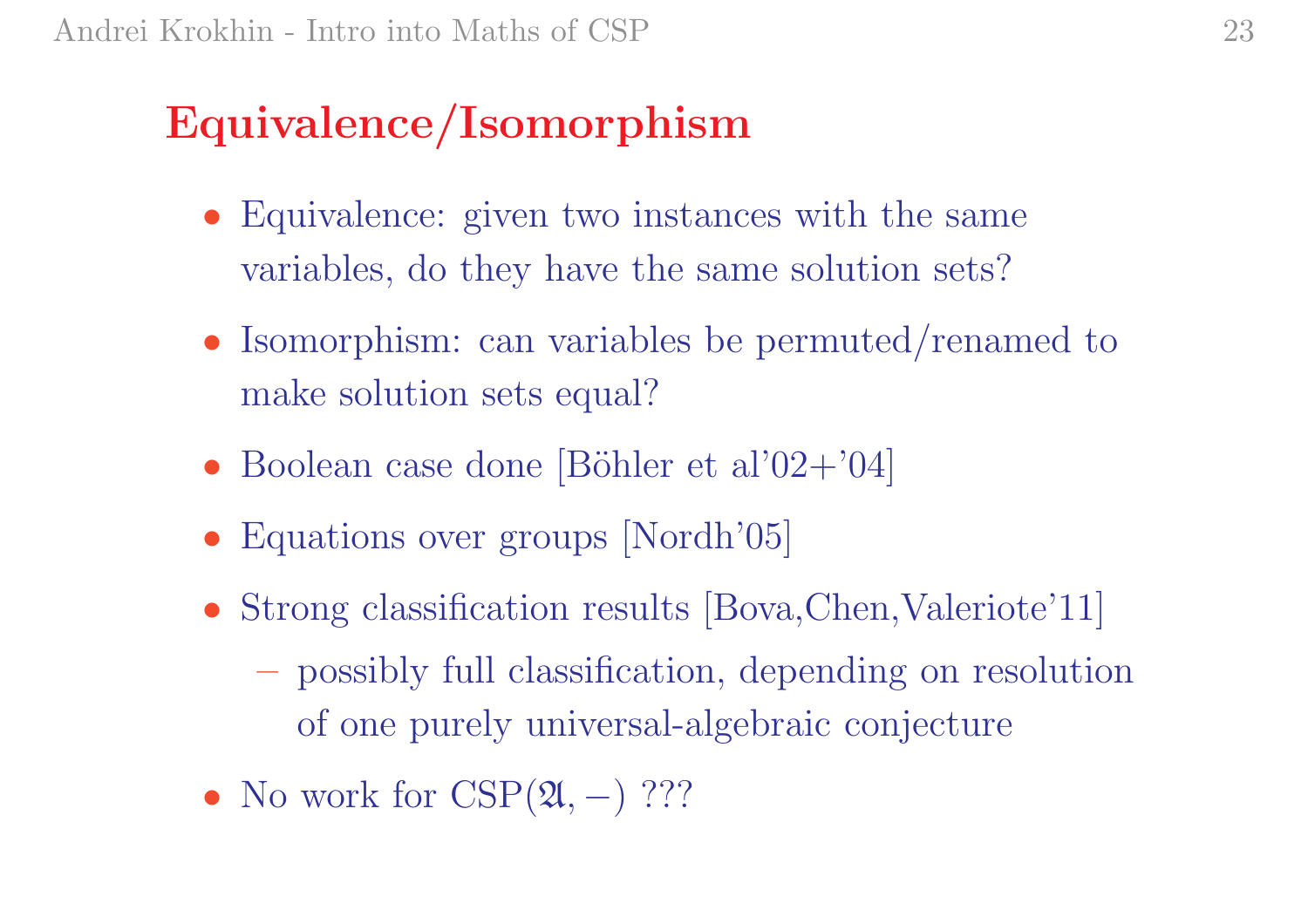### Unique Solution

- Goal: decide whether there is a unique solution – variant: assuming there is at most one solution
- Belongs to complexity class  $\mathbf{DP}=\{L\setminus L'\mid L,L'\in\mathbf{NP}\}$
- Boolean case known to be **DP**-complete only under randomized reductions;
	- derandomization: long-standing open problem
- Can relativize uniqueness to <sup>a</sup> subset of variables
	- Full classif. modulo resolution of Feder-Vardi [Jonsson,K'04]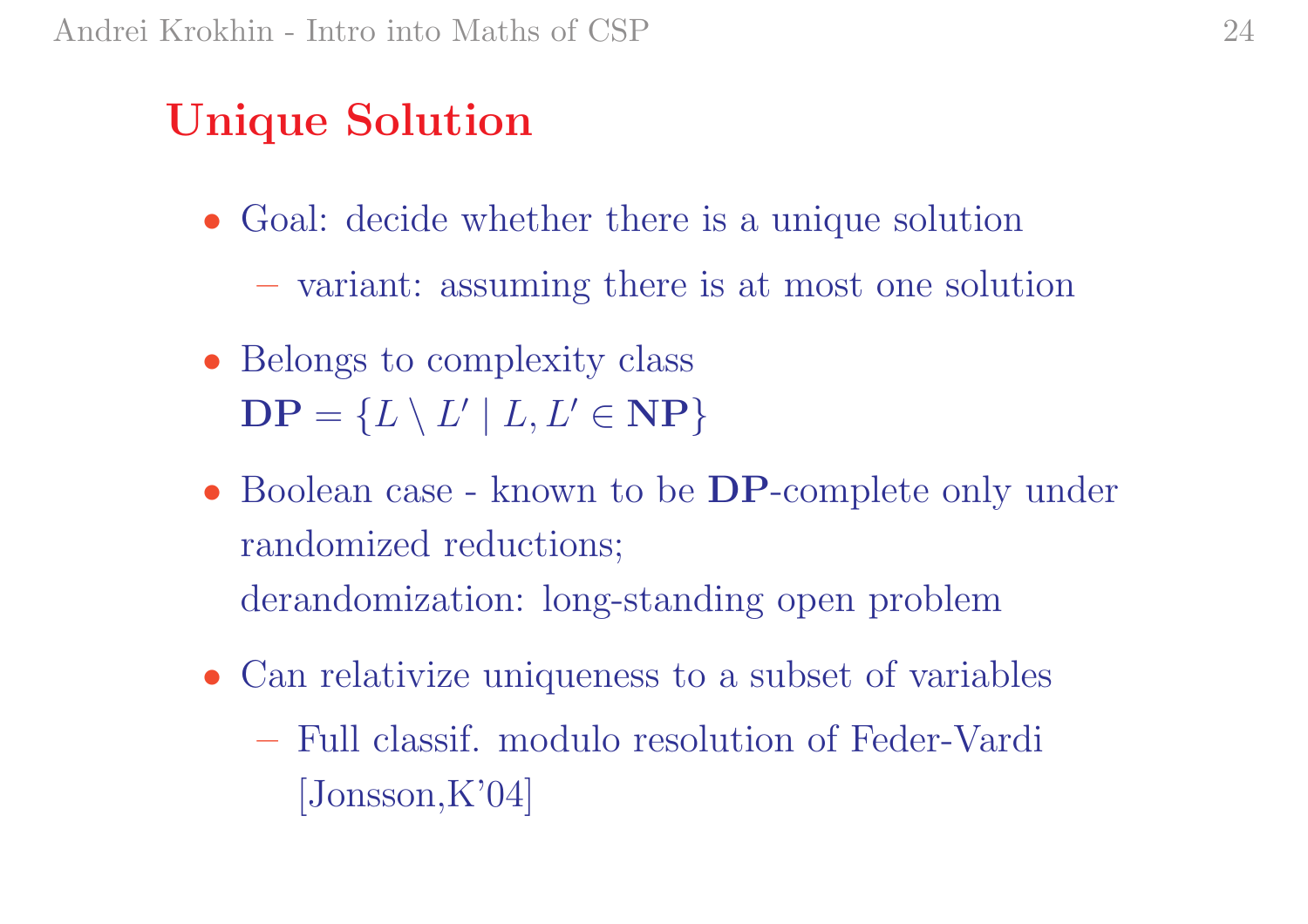# Quantified CSP

- Goal: evaluate <sup>a</sup> ∀∃∧-sentence against <sup>a</sup> structure B.
- Example:  $\forall x \exists y \forall z [(x \lor \neg y) \land (y \lor \neg z)]$
- standard problem within PSPACE.
- many results on complexity of  $QCSP(B)$
- algebraic approach works, but not to full extent
- there is not even a good conjecture about dividing lines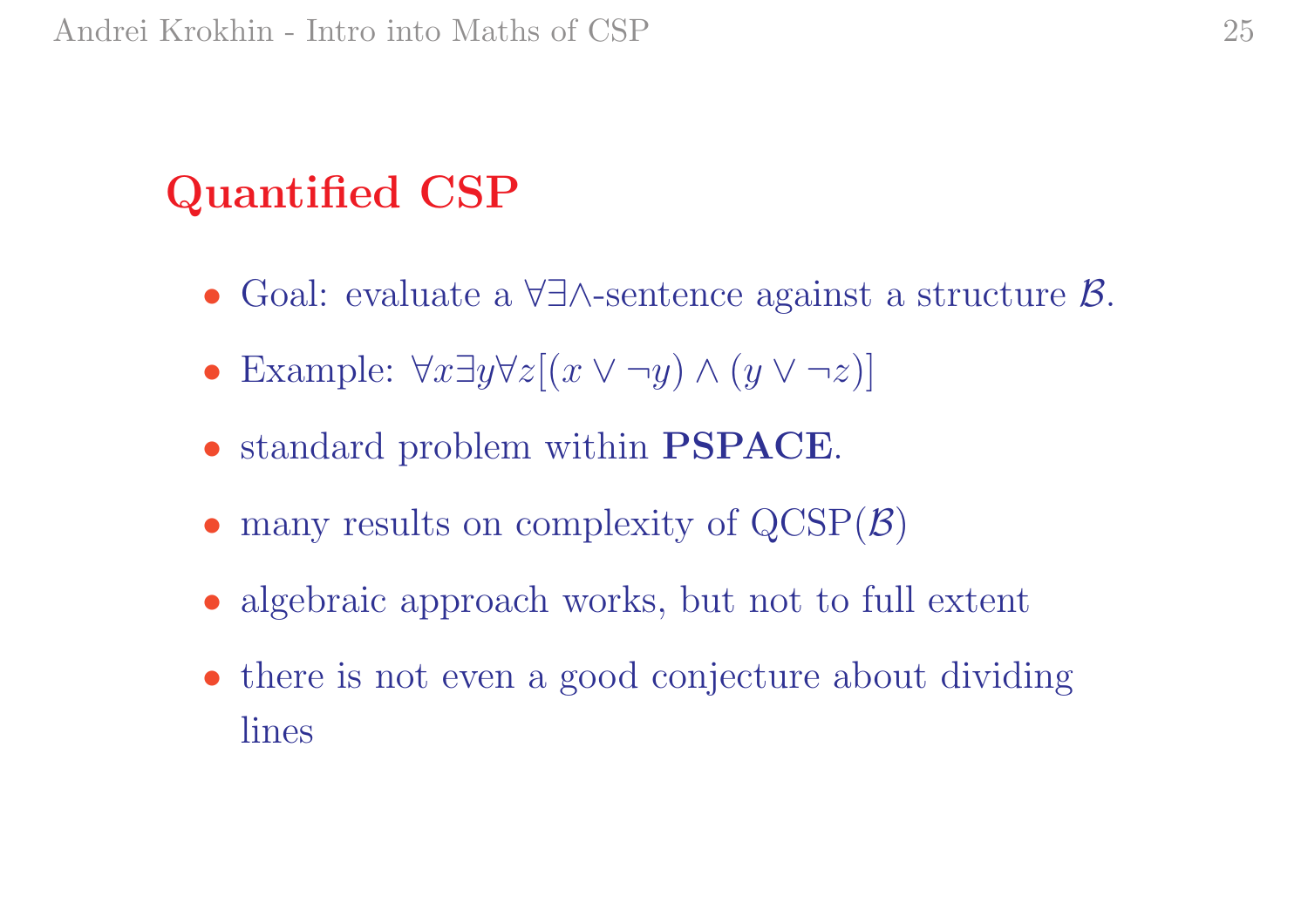# Solution Graph Connectivity

- for a  $CSP(\mathcal{B})$  instance I, form the solution graph  $G(I)$ :
	- nodes are solutions
	- two solutions are adjacent if differ in one variable
- Connectivity of  $G(I)$  studied
	- Boolean case almost done [Gopalan et al'08]
	- Graph colouring done [Cereceda et al'08]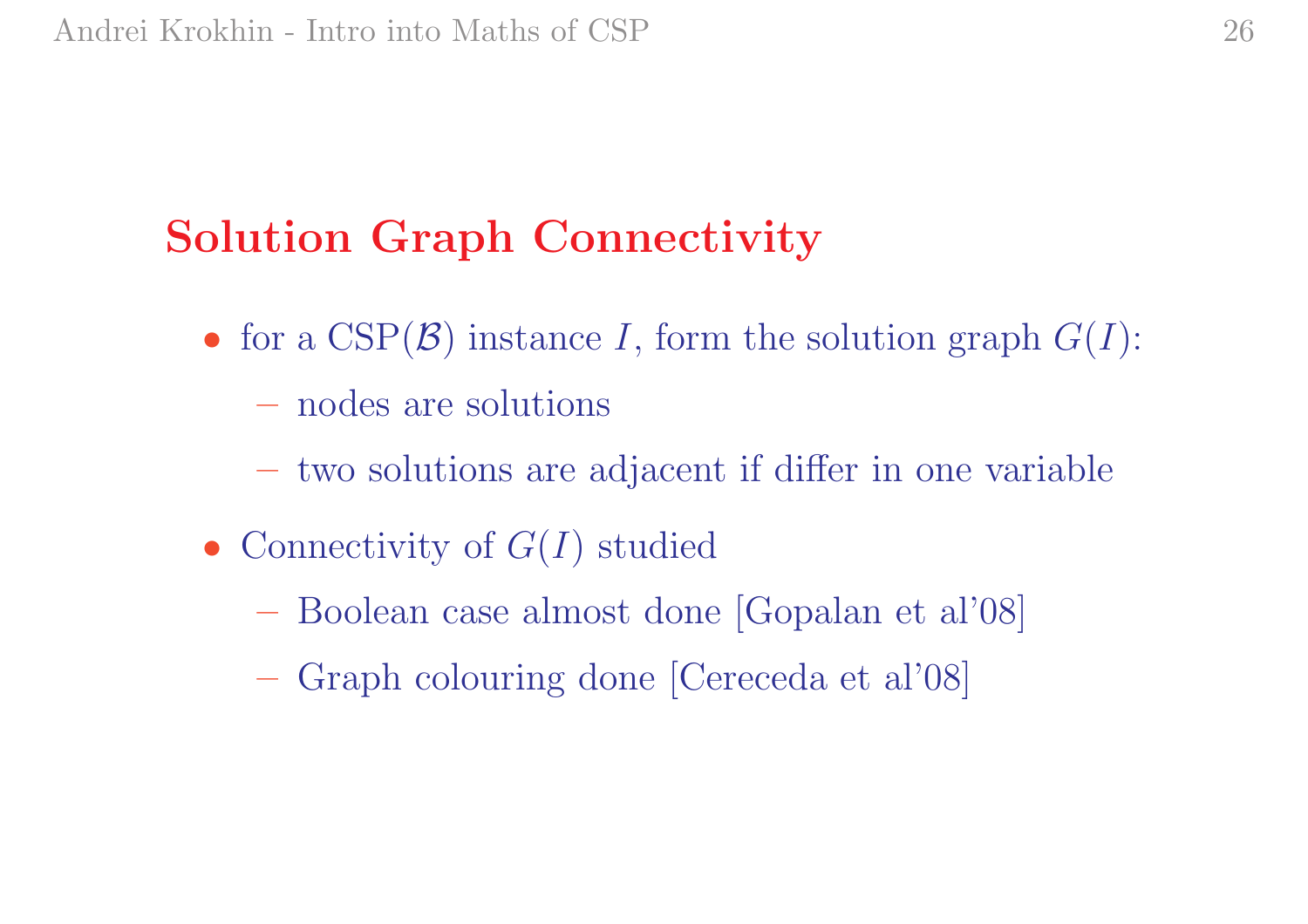### Why Connectivity?

For a CSP instance *I*, let  $d = #$ constraints/ $#$ variables, called the density of I.

Fact <sup>1</sup> (Achlioptas,Coja-Oghlan'08) There are two thresholds  $t_1 < t_2$  such that

- a random CSP instance with  $d > t_2$  has no solution with high probability (w.h.p.)
- a random instance with  $d < t_2$  has a solution w.h.p.
- there is a simple poly-time algorithm for instances  $with\,\,d < t_1$
- no poly-time algorithm known for  $t_1 < d < t_2$ .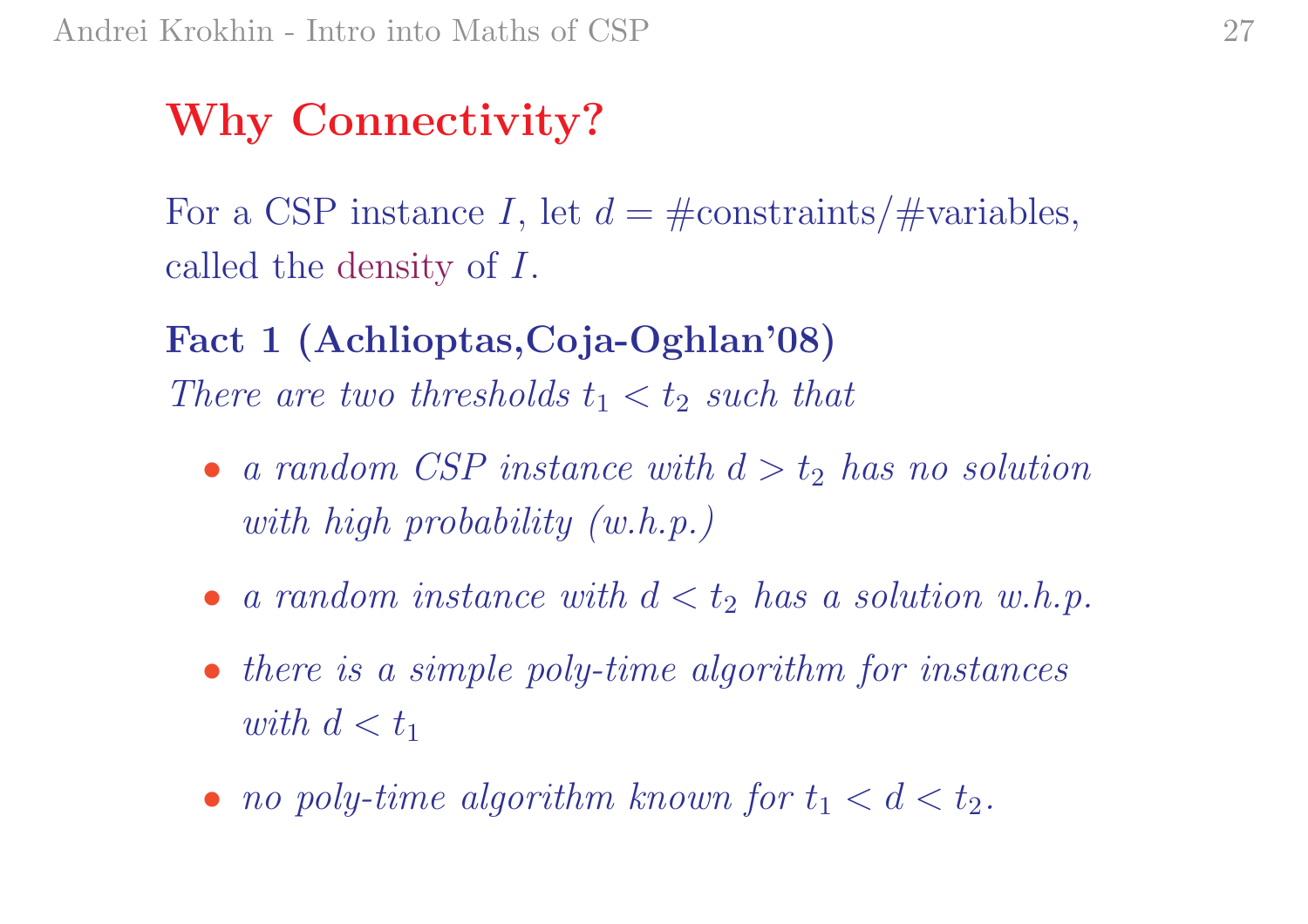# Why Connectivity?

It is believed that

- $G(I)$  is connected for  $d < t_1$
- $G(I)$  shatters into exponentially many components at  $d = t_1$
- as  $d \nightharpoonup t_2$ , the components become smaller and farther apart
- $G(I)$  is empty for  $d > t_2$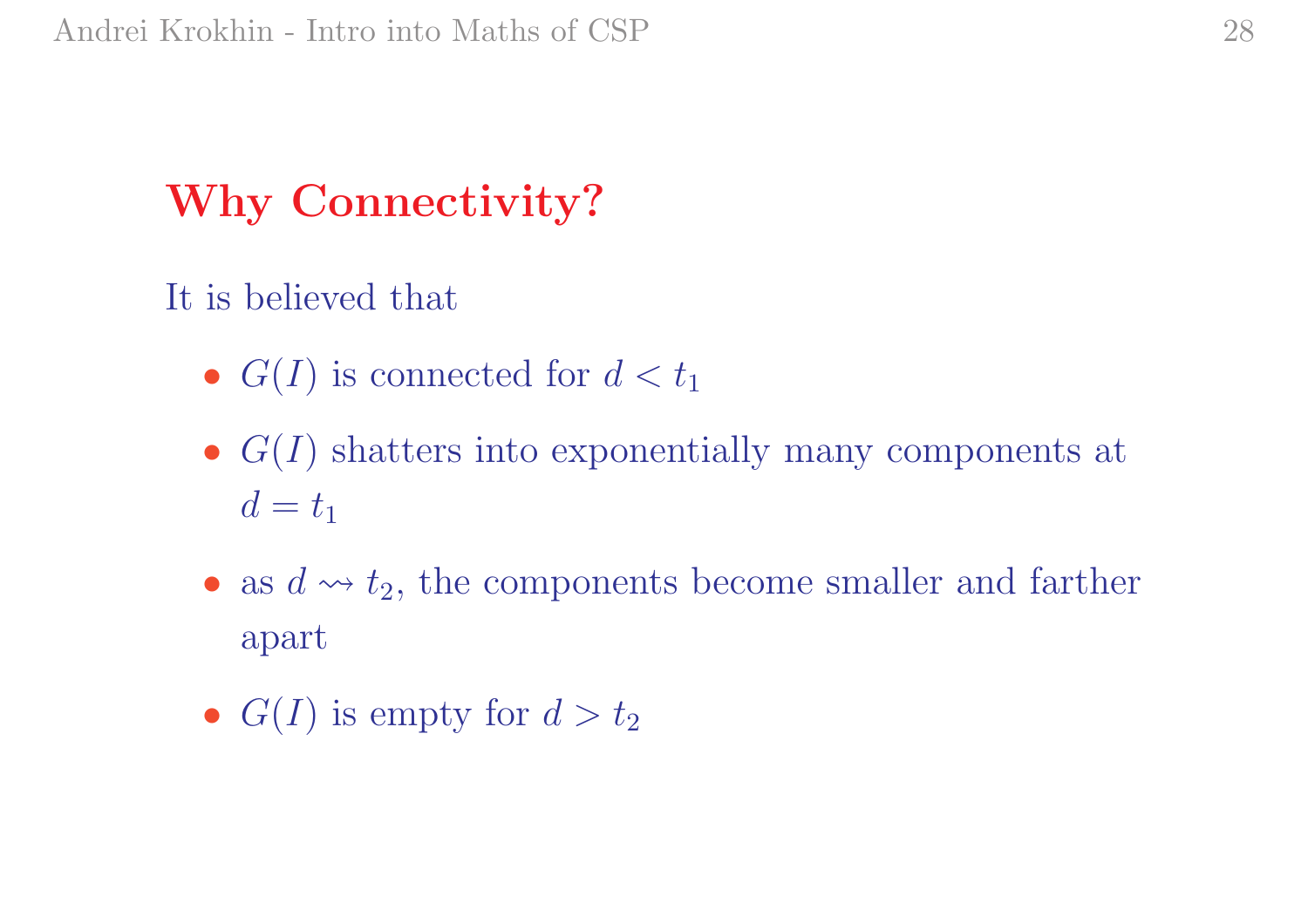### Max CSP and Min CSP

- Given a CSP instance, find an assignment satisfying maximum  $#$  constraints  $(failing to satisfy min  $\#$  constraints)$
- Much work both on exact algorithms/complexity and on approximation algorithms/hardness.
- More in Venkat's and Ryan's lectures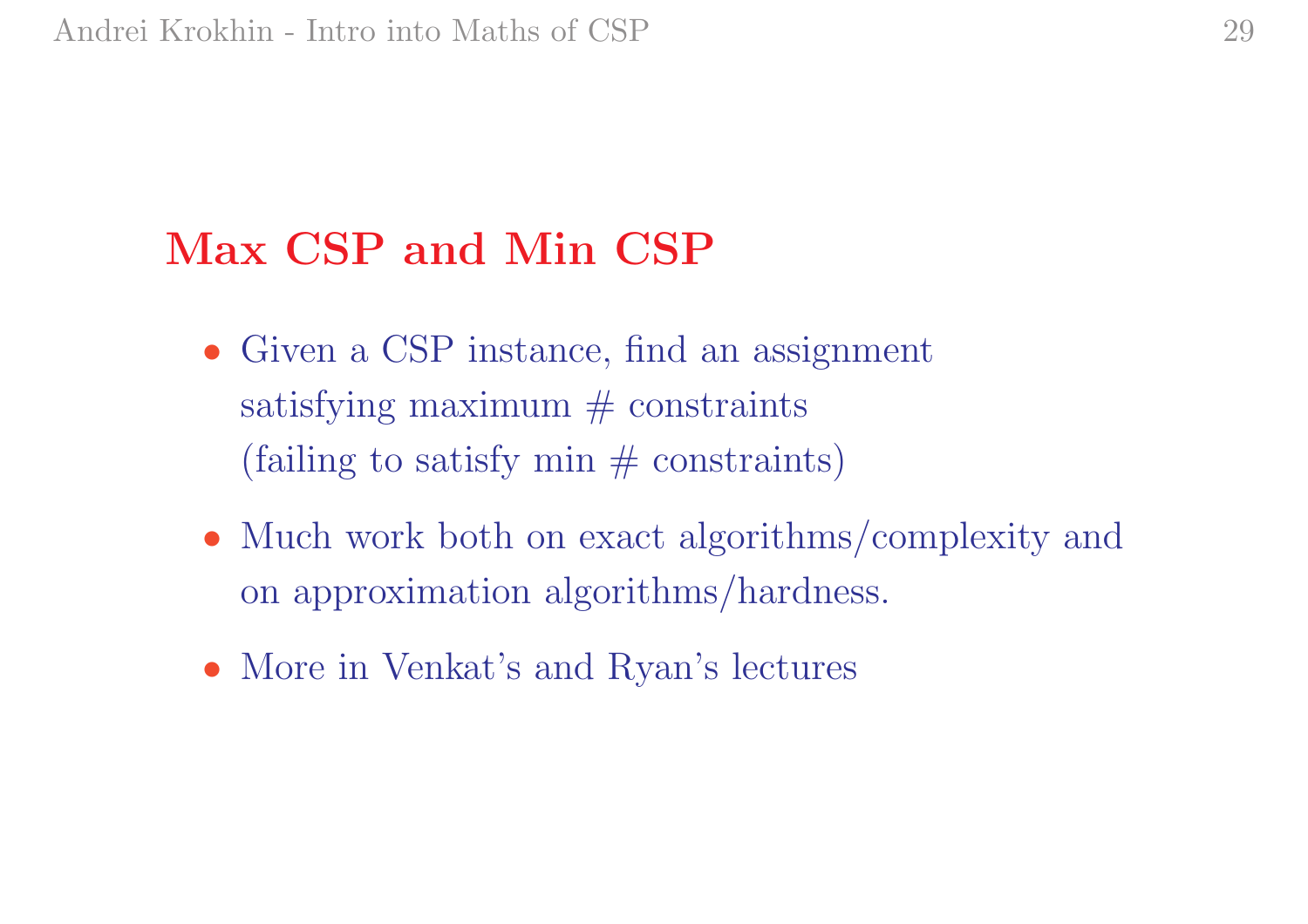# MinCost CSP

- Each instance  $(A, B)$  has an associated family of costs  $c_a(b) \in \mathbb{N}$  (of mapping  $a \in A$  to  $b \in B$ )
- Goal: to find homomorphism  $h : \mathcal{A} \to \mathcal{B}$  of minimum Goal: to find nomomorp<br>total cost  $\sum_{a \in A} c_a(h(a))$
- Can do analysis with a fixed template  $\beta$
- Lots of papers on the (di)graph case [Gutin et al]
	- full solution [Hell,Rafiey'10]
- Algebraic approach works
	- full genera<sup>l</sup> solution [Takhanov'07-'10]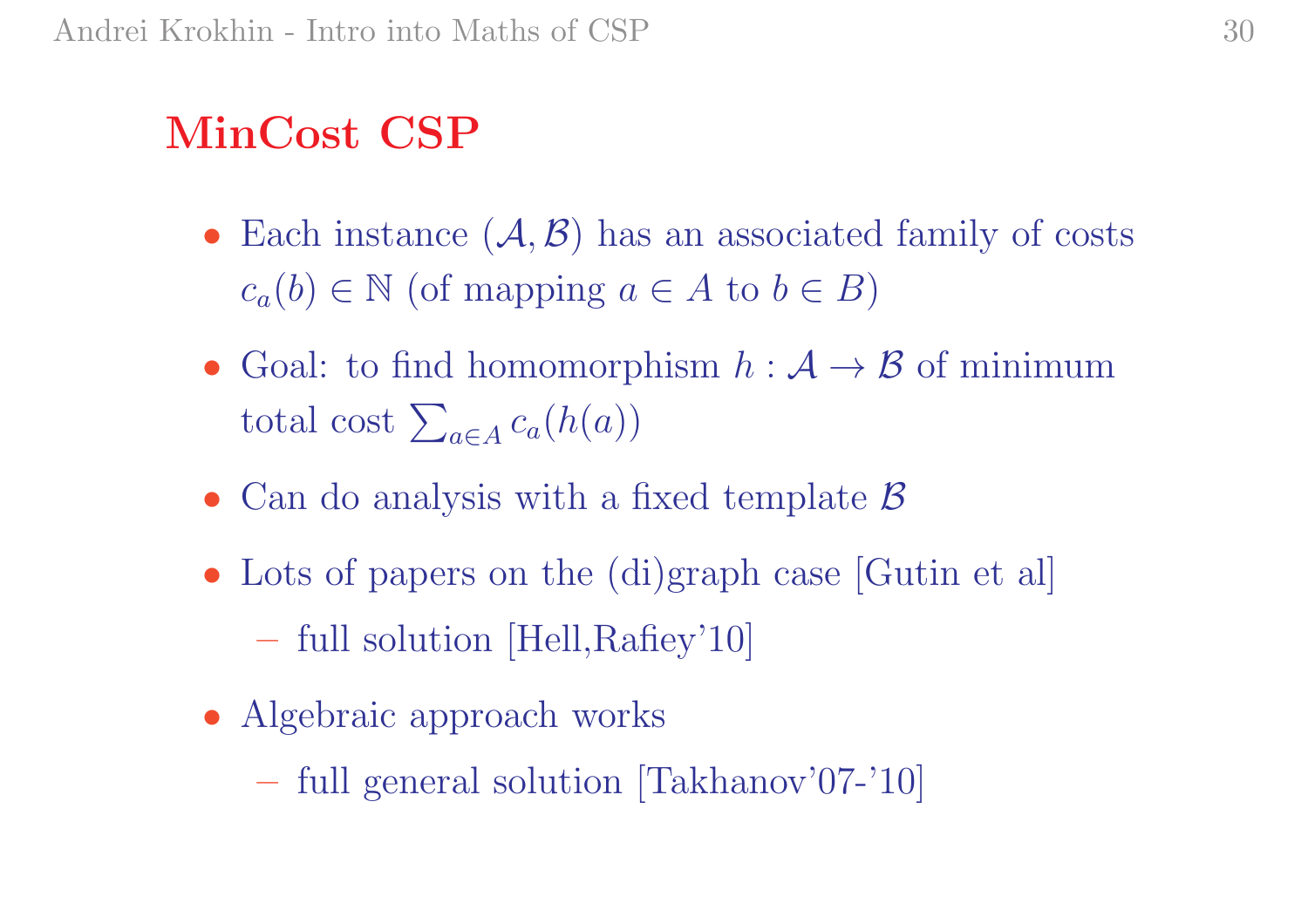#### Valued CSP

- Used in AI to express preferences (desirability/cost)
- Each constraint has preferences over satisfying assignments, i.e. has <sup>a</sup> cost function instead of relation.
- Goal: find an assignment minimising overall cost.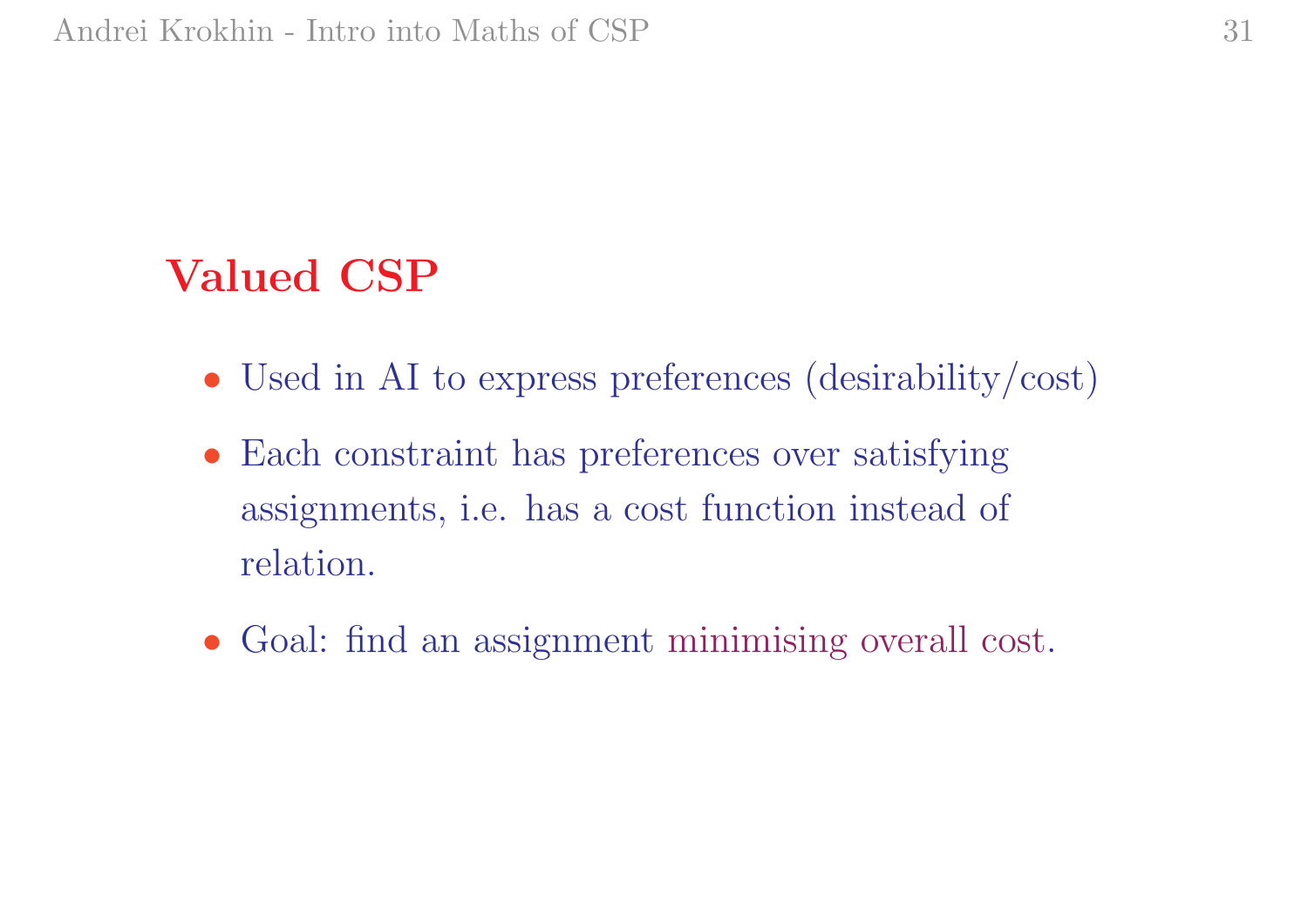#### VCSP

Valued CSP (VCSP)

 $\mathsf{Instance}\colon \ A \ \text{collection}\ f_1(\mathbf{x}_1),\ldots,f_q(\mathbf{x}_q) \ \text{of expressions}$ over  $V = \{x_1, \ldots, x_n\}$ , each  $f_i : B^{n_i} \to \mathbb{Q}_{\geq 0} \cup \{\infty\}$ 

**Goal:** Find an assignment  $\phi: V \to B$  that minimises the total cost; in other words, minimise the function  $f: B^n \to \mathbb{Q}_{\geq 0} \cup {\infty}$ , defined by

$$
f(x_1,\ldots,x_n)=\sum_{i=1}^q f_i(\mathbf{x}_i).
$$